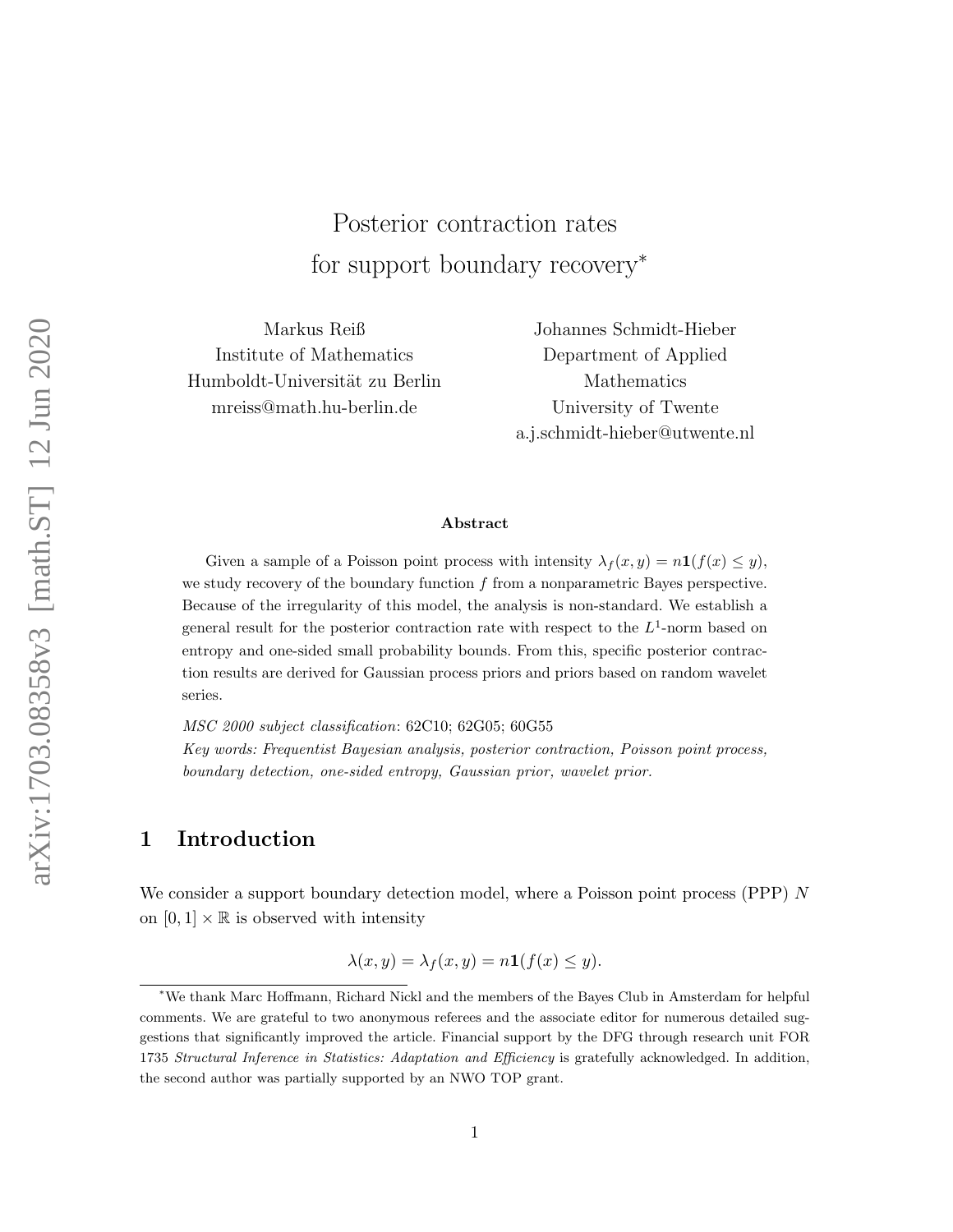

Figure 1: Simulated dataset (blue) and true boundary function (black).

The statistical task is to recover the unobserved lower boundary  $f : [0,1] \to \mathbb{R}$  of the support of  $\lambda$ , see the simulated data set in Figure [1.](#page-0-0) This boundary detection model can be seen as a continuous analogue of the nonparametric regression model with discrete equidistant design and exponential errors, that is, we observe  $Y_{i,n} = f(i/n) + \varepsilon_{i,n}, i = 1, \ldots, n$ , and  $(\varepsilon_{i,n})_i$  are i.i.d. exponential random variables, cf. [\[18,](#page-22-0) [11\]](#page-22-1). As with the Gaussian white noise model for regular regression, we expect that our posterior contraction rates will transfer to this or even more general boundary regression models. The main structural point is that due to the one-sided error distribution, these models are not Hellinger differentiable and therefore irregular.

For classification problems, one often faces unbalanced designs and almost no uncertainty about the label classification. The most extreme case of correctly labeled training data and unbalanced design is if we only observe data from one class. In this case, we can still do binary classification if we additionally make assumptions on the distribution of the design. The support boundary model is an instance of such a scenario under the assumptions that the design in the observed class has been generated from a PPP and that the decision boundary is a function  $x \mapsto f(x)$ .

Most of the nonparametric models that have been analysed from a frequentist Bayes point of view are asymptotically equivalent to a Gaussian shift experiment. Yet Poisson experiments form another important class of limit experiments [\[14\]](#page-22-2), whose statistical structure is very different. The laws are not mutually absolutely continuous leading to a peculiar version of the Bayes formula and one-sided entropy conditions, subsequently. Moreover, the Hellinger distance is governed by the  $L^1$ -distance between the boundary functions in contrast to the  $L^2$ -theory in Gaussian shift models.

The goal of this article is to study posterior contraction for the support boundary detection model. We consider the  $L^1$ -distance as loss function, which is linked to the information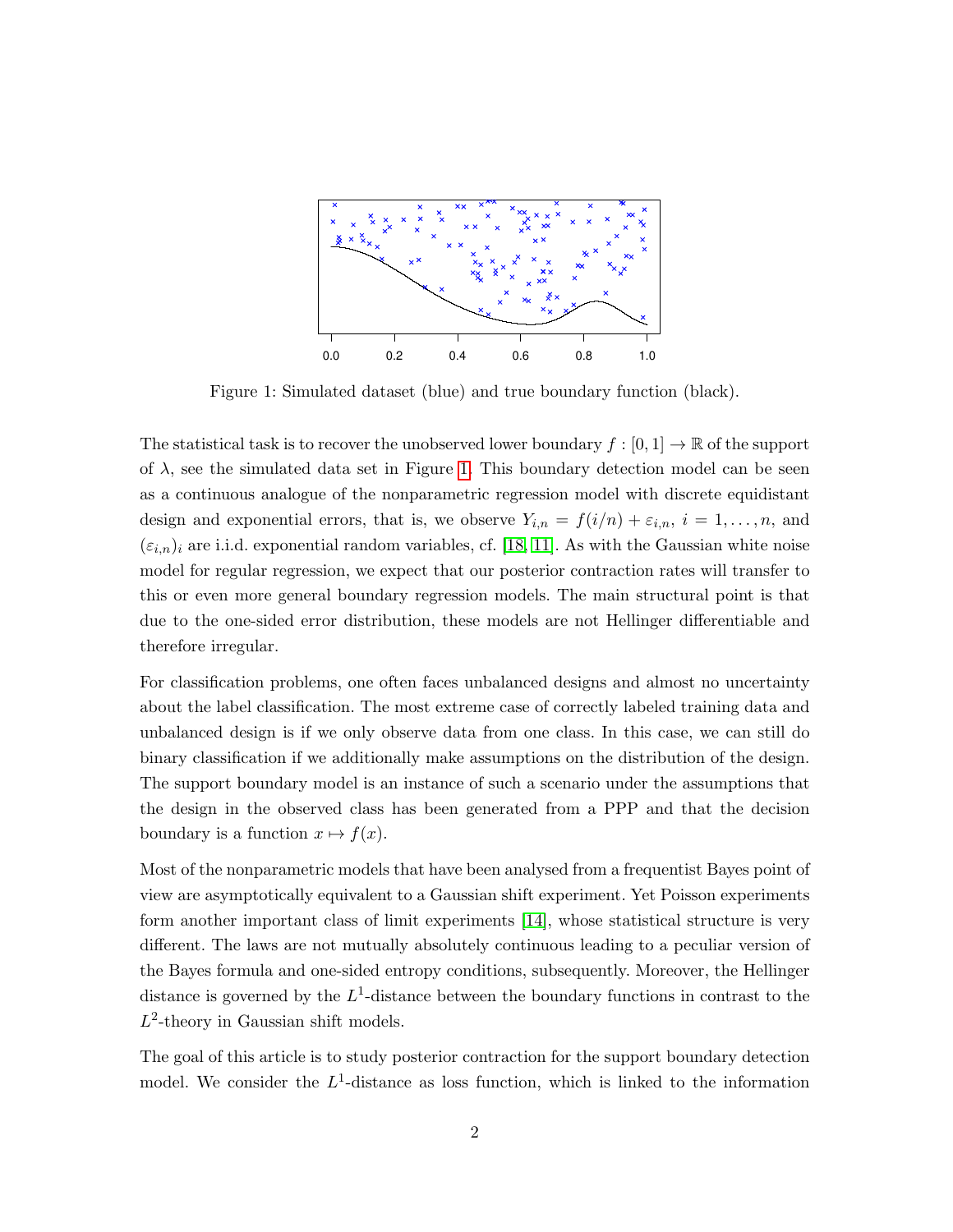geometry of the model. Posterior contraction for the Hellinger loss is well-studied and can be reduced to conditions on the entropy of the parameter space and the small ball probability of the prior, cf. [\[5,](#page-21-0) [6\]](#page-22-3). We derive a modification of this result which is applicable for the support boundary detection model. Related to that, we show the following surprising result: If the posterior is restricted to functions that lie below the true function, then posterior contraction follows already from the behaviour of the one-sided small ball prior probability. In this case no bound on the entropy is necessary. On the contrary, for functions which lie above the true function, we essentially only require the entropy bound.

Given the general contraction result, we apply this to concrete classes of priors. In a first step, we study Gaussian priors and derive an analogue of the result in [\[22\]](#page-23-0) for the support boundary detection model. We then study posterior contraction for random wavelet series priors with independent but not necessarily Gaussian random coefficients. For these priors we derive a result on small ball probabilities, which is of independent interest. The corresponding contraction rates only match with the minimax estimation rates for one smoothness index. Below this critical smoothness the contraction rates can be improved if more heavy-tailed distributions on the wavelet coefficients are used. We also prove that truncated random wavelet series priors achieve the adaptive rates up to logarithmic factors. The companion paper [\[20\]](#page-22-4) studies compound Poisson process priors for support boundary recovery. The focus of that article is on Bernstein-von Mises type theorems for function classes with increasing parameter dimension and frequentist coverage of credible sets.

Bayesian methods for irregular or boundary detection problems have attracted considerable attention especially because the MLE approach is often inefficient. [\[2\]](#page-21-1) compares Bayes estimators with the MLE in a parametric model that is irregular. In [\[1\]](#page-21-2) a Bernstein-von Mises theorem is derived for parameters which are on the boundary of the parameter space. The limit distribution consists in this case of Gaussian and exponentially distributed components. [\[12\]](#page-22-5) considers posterior contraction around  $\vartheta$  given i.i.d. observations from a class of nonparametric densities of the form  $\eta(x - \vartheta)$  with  $\eta(y) = 0$  for  $y < 0$  and  $\eta(y) > 0$  for  $y \geq 0$ . This can be viewed as a semiparametric, irregular model, where the nuisance parameter is the unknown distribution of the noise. For nonparametric models, [\[16\]](#page-22-6) considers Bayesian methods for Poisson point processes, but does not cover boundary detection. In [\[15\]](#page-22-7) a nonparametric Bayes approach is studied for detecting the boundary of an object in an image, assuming different distributions of the response variable inside and outside the object. This boundary detection model is regular and the likelihood ratios are always well-defined. The underlying information geometry is induced by the  $L^1$ -norm, similar to our PPP model, but there is no different treatment necessary for the posterior on functions below or above the true function.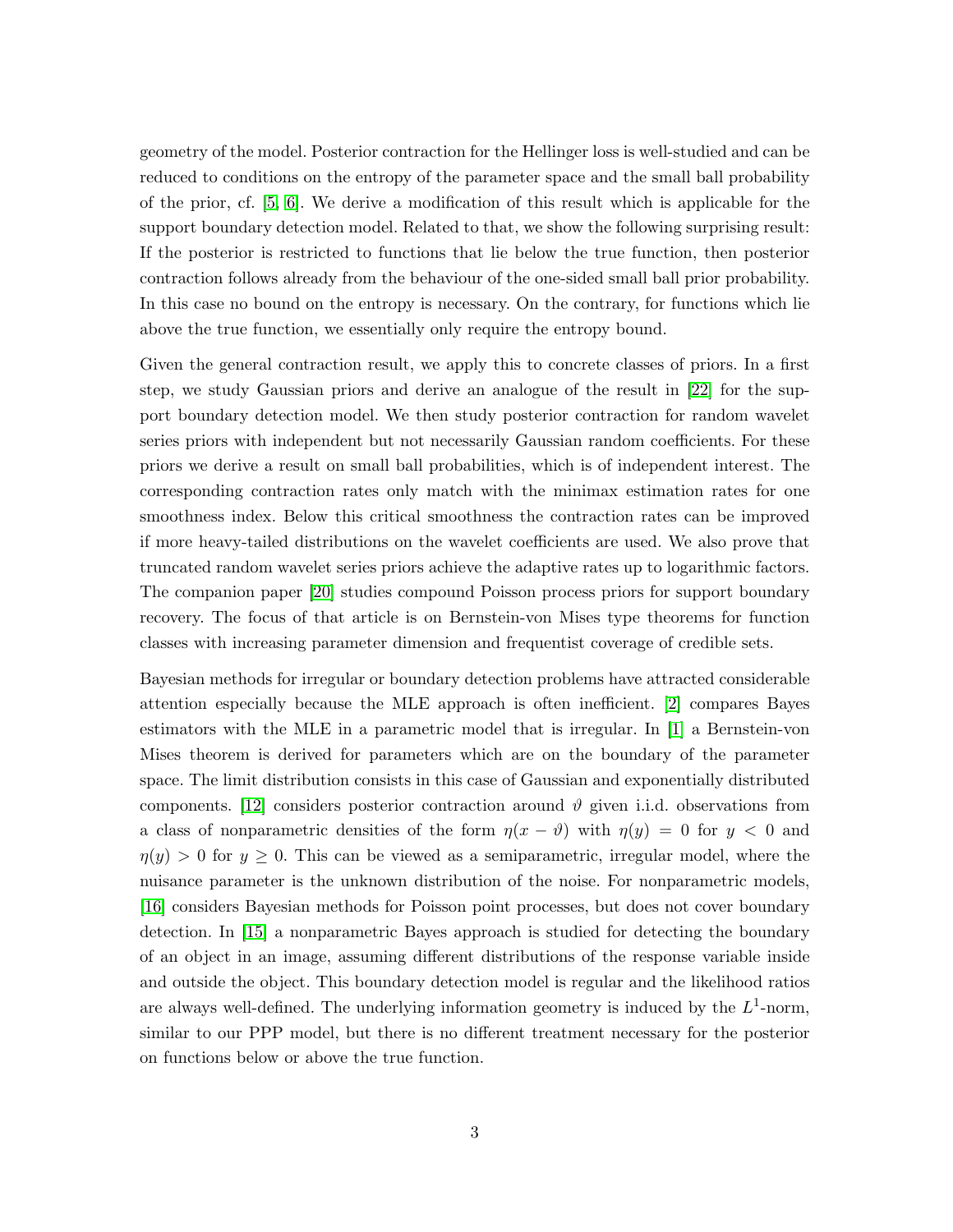The paper is structured as follows. In Section [2,](#page-3-0) we derive a general result relating posterior contraction to entropy and small ball estimates. This result is then used in Section [3](#page-7-0) to derive a criterion for posterior contraction under Gaussian priors. Section [4](#page-9-0) studies wavelet expansion priors. Technicalities and proofs are deferred to an appendix.

*Notation.* We write  $(x)_{+} = \max(x, 0)$  and denote the indicator function of a set A by  $\mathbf{1}_{A} =$  $\mathbf{1}(\cdot \in A)$ . For  $p \in [1,\infty], \| \cdot \|_p$  denotes the  $L^p[0,1]$ -norm. Inequalities for  $L^1$ -functions are assumed to hold almost everywhere. Let  $\lvert \beta \rvert$  denote the largest integer strictly smaller than  $\beta > 0$ . The  $\beta$ -Hölder norm is  $||f||_{\mathcal{C}^{\beta}} := \sum_{j=1}^{\lfloor \beta \rfloor} ||f^{(j)}||_{\infty} + \sup_{x \neq y} |f^{(\lfloor \beta \rfloor)}(x) - f^{(\lfloor \beta \rfloor)}(y)|/|x - y|$  $y|^{\beta - \lfloor \beta \rfloor}$ . We denote by  $\mathcal{C}^{\beta}(R)$  the class of functions f on  $[0,1]$  with  $||f||_{\mathcal{C}^{\beta}} \leq R$ . We further write  $N = \sum_i \delta_{(X_i, Y_i)}$  for a random point measure on  $[0, 1] \times \mathbb{R}$  and often identify N with its support points  $(X_i, Y_i)_i$ . For two positive sequences  $(a_n)_n, (b_n)_n$  we write  $a_n \lesssim b_n$  if there is a constant C such that  $a_n \leq C b_n$  for all n. If  $a_n \lesssim b_n$  and  $b_n \lesssim a_n$  then we write  $a_n \asymp b_n$ .

# <span id="page-3-0"></span>2 General results on posterior contraction rates

## 2.1 Likelihood and Bayes formula

Before stating the main result on posterior contraction, we study the likelihood in the support boundary detection model. From that we derive expressions for the information distances and a specific form of the Bayes formula.

Denote by  $P_f = P_f^n$  the distribution of a PPP with intensity measure  $\Lambda_f(B) = \int_B \lambda_f$  for Borel sets B in  $[0,1] \times \mathbb{R}$  with Lebesgue density  $\lambda_f(x,y) = n \mathbf{1}(f(x) \leq y)$ , where f is some function in  $L^1([0,1])$ . The likelihood ratio  $dP_f/dP_g$  is only defined for  $g \leq f$ , otherwise  $P_q$  does not dominate  $P_f$ . The fact that the observation laws are not necessarily mutually absolutely continuous is a distinctive feature of support estimation problems and will play a major role in the analysis. Recall that for the Poisson point process N its support points in  $[0,1] \times \mathbb{R}$  are denoted by  $(X_i, Y_i)_{i \geq 1}$ .

<span id="page-3-1"></span>**2.1 Lemma.** For  $g \leq f$  and  $f, g \in L^1([0,1])$ , the likelihood ratio has the explicit form

<span id="page-3-2"></span>
$$
\frac{dP_f}{dP_g} = \exp\left(n \int_0^1 (f - g)(x) dx\right) \cdot \mathbf{1}(\forall i : f(X_i) \le Y_i). \tag{2.1}
$$

The information geometry of the model is driven by the  $L^1([0,1])$ -norm. Indeed, the Hellinger affinity is  $\rho(P_f, P_g) = \int \sqrt{dP_f dP_g} = \exp(-\frac{n}{2})$  $\frac{n}{2}||f - g||_1$ ). This implies for the squared Hellinger distance

$$
H^{2}(P_{f}, P_{g}) = 2 - 2\rho(P_{f}, P_{g}) = 2 - 2\exp\left(-\frac{n}{2}||f - g||_{1}\right) \le n||f - g||_{1}, \quad \forall f, g \in L^{1}([0, 1]).
$$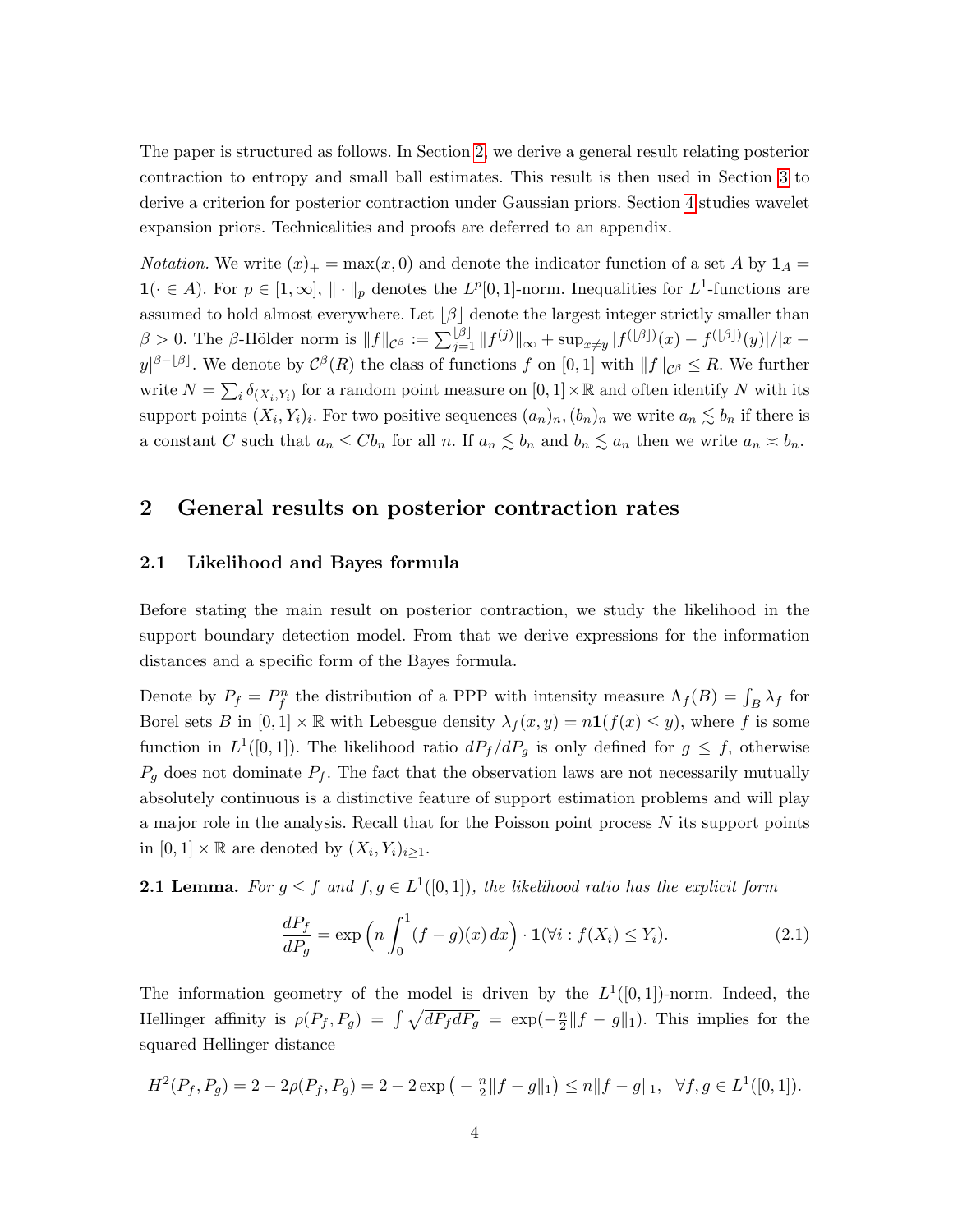Similarly, the Kullback-Leibler divergence satisfies  $KL(P_f, P_g) = n||f - g||_1$  if  $g \le f$  and  $KL(P_f, P_g) = \infty$  otherwise.

Since the likelihood requires the support boundaries to be in  $L^1([0,1])$ , we consider as priors distributions  $\Pi$  of stochastic processes  $(X_t)_{t\in[0,1]}$  on a Polish space  $(\Theta, d)$  equipped with its Borel  $\sigma$ -algebra, which embeds continuously into  $L^1([0,1])$ . We aim for a Bayes formula of the form

<span id="page-4-0"></span>
$$
\Pi(B|N) = \frac{\int_B \frac{dP_f}{dP_{f_0}}(N) d\Pi(f)}{\int_{\Theta} \frac{dP_f}{dP_{f_0}}(N) d\Pi(f)}.
$$
\n(2.2)

Since in the boundary detection model the likelihood ratio does not exist in general, the formula has to be modified. The next result provides a Bayes formula under the frequentist assumption that the data are generated under  $P_{f_0}$ .

<span id="page-4-2"></span>**2.2 Lemma.** For  $f_0 \in L^1([0,1])$ , a prior  $\Pi$  on the Polish space  $\Theta$  with  $\Pi(\lbrace f \in \Theta : f \geq 1 \rbrace)$  $f_0$ }) > 0 and a Borel set  $B \subset \Theta$  we have an explicit Bayes formula under the law  $P_{f_0}$ :

$$
\Pi(B|N) = \frac{\int_B e^{n\int f} \mathbf{1}(\forall i : f(X_i) \le Y_i) d\Pi(f)}{\int_B e^{n\int f} \mathbf{1}(\forall i : f(X_i) \le Y_i) d\Pi(f)} = \frac{\int_B e^{-n\int (f_0 - f) + \frac{dP_f \vee f_0}{dP_{f_0}}}(N) d\Pi(f)}{\int_B e^{-n\int (f_0 - f) + \frac{dP_f \vee f_0}{dP_{f_0}}}(N) d\Pi(f)} \quad P_{f_0} \text{-}a.s.
$$

The right-hand side is well-defined since  $dP_{f \vee f_0}/dP_{f_0}$  exists and  $\Pi({f \in \Theta : f \ge f_0}) > 0$ implies that  $P_{f_0}$ -almost surely the denominator does not vanish. Compared to  $(2.2)$ , the likelihood ratios are reweighted in the Bayes formula by a factor  $e^{-n\int (f_0-f)_+}$ . In particular, for  $f \le f_0$  the integrands are equal to the deterministic values  $e^{-n \int (f_0 - f)}$ .

## 2.2 Main results

We start by stating the main theorem, which reduces posterior contraction to conditions on the entropy and small ball probabilities. The result is an analogue of the general contraction theorems in [\[5,](#page-21-0) [6\]](#page-22-3). Denote by  $N(\varepsilon, \mathcal{F}, d)$  the  $\varepsilon$ -covering number of a metric space  $\mathcal F$  with respect to the metric d.

<span id="page-4-1"></span>**2.3 Theorem.** If for some  $\Theta_n \subset \Theta$ , some rate  $\varepsilon_n \to 0$  and constants  $C, C', C'' \geq 1, A > 0$ 

$$
(i) \t N(\varepsilon_n, \Theta_n, \|\cdot\|_{\infty}) \le C'' e^{C'n\varepsilon_n};
$$

$$
(ii) \qquad \Pi(f: \|f - f_0\|_1 \le A\varepsilon_n, f \le f_0) \ge e^{-Cn\varepsilon_n};
$$

$$
(iii) \qquad \Pi(\Theta_n^c) \le C'' e^{-(C+A+1)n\varepsilon_n},
$$

then there exists a positive constant M such that

$$
E_{f_0}\big[\Pi\big(f: \|f - f_0\|_1 \ge M\varepsilon_n|N\big)\big] \le 3C'' e^{-n\varepsilon_n}.
$$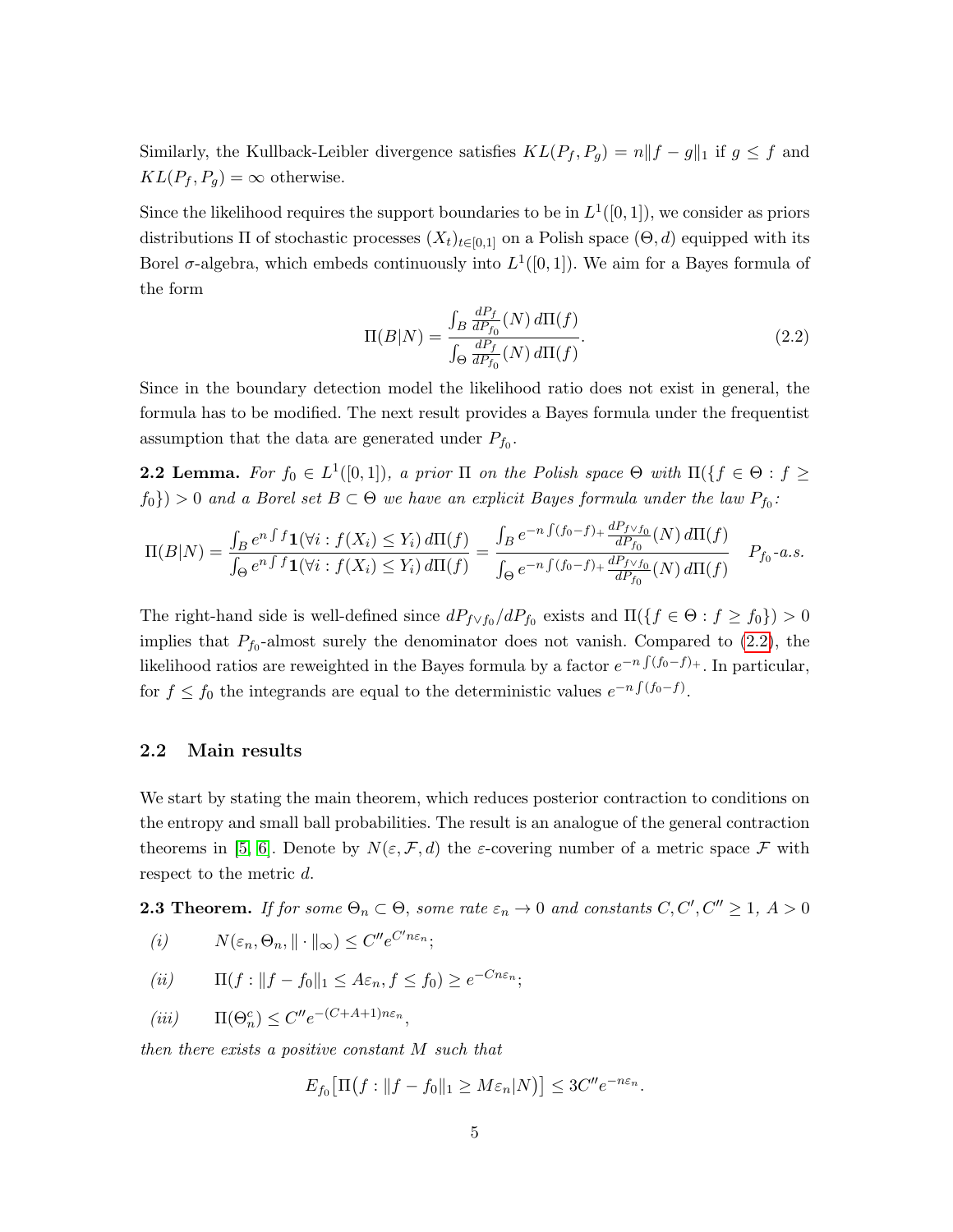Condition (i) can be relaxed to any of the conditions of Proposition [2.6.](#page-6-0)

In condition  $(ii)$  we need a lower bound on the one-sided small ball probabilities. Applying triangle inequality and  $\|\cdot\|_1 \leq \|\cdot\|_{\infty}$ , a stronger version of *(ii)*, which is often easier to verify, is given by

<span id="page-5-1"></span>
$$
(ii)': \ \Pi(f: \|f + A\varepsilon_n/2 - f_0\|_{\infty} \le A\varepsilon_n/2) \ge e^{-Cn\varepsilon_n}.\tag{2.3}
$$

The proof of the theorem is deferred to the appendix, yet main intermediate results are presented here. It will be convenient to establish posterior contraction for  $\int (f_0 - f)_+$  and  $\int (f - f_0)_+$  separately. Surprisingly, for posterior contraction with respect to  $\int (f_0 - f)_+$  we only need the small ball estimate of the prior probability, but no bound on the entropy. In contrast, posterior contraction for  $\int (f - f_0)_+$  only requires that (i) and (iii) of Theorem [2.3](#page-4-1) hold.

### <span id="page-5-0"></span>**2.4 Proposition.** If for some constants  $C, A > 0$ ,

$$
\Pi(f: ||f_0 - f||_1 \le A\varepsilon_n, f \le f_0) \ge e^{-Cn\varepsilon_n},
$$

then

$$
E_{f_0}\Big[\Pi\Big(f:\int (f_0-f)_+\geq (1+A+C)\varepsilon_n\Big|N\Big)\Big]\leq e^{-n\varepsilon_n}.
$$

The one-sided small ball probability can be viewed as a prior mass condition on a Kullback-Leibler ball in view of  $\{f: KL(P_{f_0}, P_f) \leq A\varepsilon_n n\} = \{f: \int (f_0 - f) \leq A\varepsilon_n, f \leq f_0\}$ . To establish posterior contraction with respect to the loss  $\int (f - f_0)_+$ , we need to understand the testing theory in the boundary detection model, which is non-standard due to the lack of absolute continuity in general. The Neyman-Pearson test  $\varphi = 1(dP_g/dP_{f \wedge g} \geq dP_f/dP_{f \wedge g})$ behaves well for testing  $f$  against  $g$ :

$$
E_f[\varphi] + E_g[1 - \varphi] = \int \left(\frac{dP_f}{dP_{f\wedge g}} \wedge \frac{dP_g}{dP_{f\wedge g}}\right) dP_{f\wedge g} \le \rho(P_f, P_g) = e^{-\frac{n}{2}||f - g||_1}.
$$

Robustness with respect to the  $L^1$ -distance (i.e., Hellinger-distance), however, in the sense that for some  $\alpha, \beta > 0$ , and all n

$$
E_f[\varphi] + \sup_{h:\|h-g\|_1 \le \alpha \|f-g\|_1} E_h[1-\varphi] \le e^{-\beta n \|f-g\|_1}
$$

holds, is violated: if  $f \leq g$ , we have  $\varphi = \mathbf{1}(\forall i : g(X_i) \leq Y_i)$  and thus  $E_h[1 - \varphi] =$  $1 - e^{-n \int (g-h)_+}$ , which for general h is much larger than  $e^{-\beta n \|f-g\|_1}$ . Under the additional assumption  $h \geq g$ , however, the type II error vanishes completely and we find for  $f \leq g$ 

$$
E_f[\varphi] \le e^{-\frac{n}{2}||f-g||_1} \quad \text{and} \quad \sup_{h \ge g} E_h[1-\varphi] = 0.
$$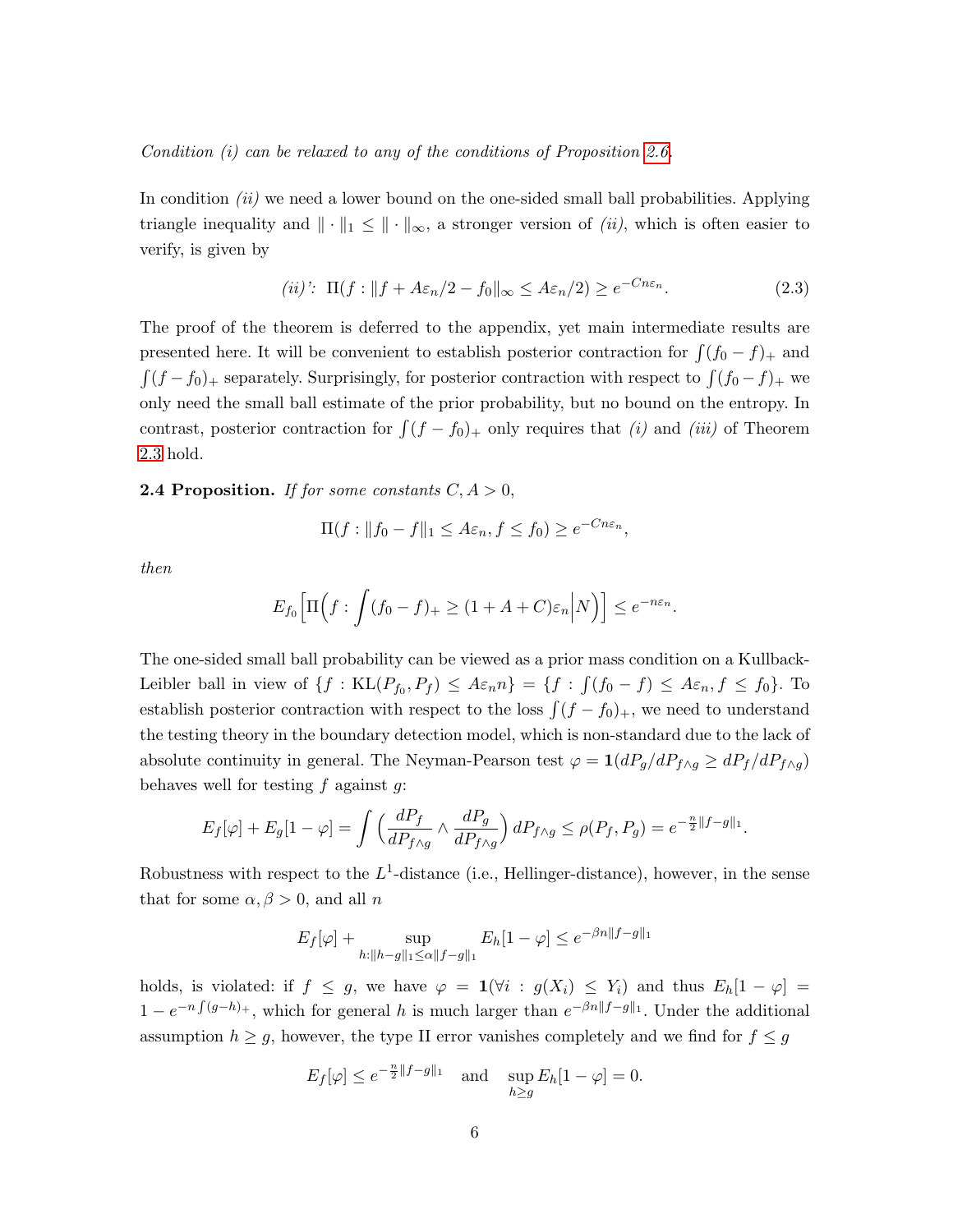To control the posterior, it is therefore natural to use one-sided bracketing entropy. Consider a subset F of  $L^1([0,1])$ . The one-sided bracketing number  $N_1(\delta, \mathcal{F})$  is the smallest number M of functions  $\ell_1, \ldots, \ell_M \in L^1([0,1])$  such that for any  $f \in \mathcal{F}$  there exists  $j \in \{1, \ldots, M\}$ with  $\ell_j \leq f$  and  $\int (f - \ell_j) \leq \delta$ . For some function  $f_0$  and integer n consider the separation quantity

$$
S[(n, \mathcal{F}, f_0) = \inf_{(\ell_j)_{j \in J}} \sum_{j \in J} e^{-n \int (\ell_j - f_0)_+} \in [0, \infty],
$$

where the infimum is taken over (not necessarily finite) subsets  $J$  of the integers and functions  $(\ell_j)_{j\in J} \subset L^1([0,1])$  such that for any  $f \in \mathcal{F}$  there exists  $j \in J$  with  $\ell_j \leq f$ . In both definitions the functions  $\ell_j$  are not required to be in  $\mathcal{F}$ .

In view of the next result, the quantity  $S_{\mathfrak{f}}$ , which can be seen as a weighted covering number, is the natural complexity measure for Θ.

<span id="page-6-1"></span>**2.5 Proposition.** If  $\Pi(f : f \leq f_0) > 0$ , then for any Borel set  $B \subseteq \Theta$ 

$$
E_{f_0}\big[\Pi(f\in B|N)\big]\leq S_{\lbrack}(n,B,f_0).
$$

Notice that the right-hand side does not depend on the prior. Weighted covering numbers might be small even for non-compact parameter spaces and have been used before in nonparametric Bayes theory, cf. [\[10\]](#page-22-8), Section 4. For many specific problems, covering or bracketing numbers are sufficient and we can further upper bound the right-hand side in Proposition [2.5:](#page-6-1)

<span id="page-6-0"></span>**2.6 Proposition.** Work under the assumption of Proposition [2.5.](#page-6-1) If  $C \geq 1$ , then

$$
E_{f_0}\Big[\Pi\Big(f\in\Theta_n:\int (f-f_0)_+\geq 4C\varepsilon_n\Big|N\Big)\Big]\leq C''e^{-n\varepsilon_n}
$$

holds for  $C'' \geq 1$  under any of the following conditions:

$$
(i) \qquad S_{[}(n,\{f \in \Theta_n : \int (f - f_0)_+ \ge 4C\varepsilon_n\}, f_0) \le C'' e^{-n\varepsilon_n};
$$

$$
(ii) \t N_{\lbrack}(2C\varepsilon_n, \Theta_n) \leq C'' e^{Cn\varepsilon_n};
$$

$$
(iii) \quad N(C\varepsilon_n, \Theta_n, \|\cdot\|_{\infty}) \le C'' e^{Cn\varepsilon_n}.
$$

With these propositions at hand we can easily derive Theorem [2.3](#page-4-1) in the appendix.

We can avoid the entropy condition if we control instead the risk of an estimator. Indeed, for a loss function  $\ell$  the inequality

$$
\inf_{\varphi} \left( E_{\vartheta_0}[\varphi] + \sup_{\vartheta \in \Theta : \ell(\vartheta, \vartheta_0) \ge 2\varepsilon} E_{\vartheta}[1 - \varphi] \right) \le 2 \inf_{\widehat{\vartheta}} \sup_{\vartheta \in \Theta} P_{\vartheta}(\ell(\widehat{\vartheta}, \vartheta) \ge \varepsilon)
$$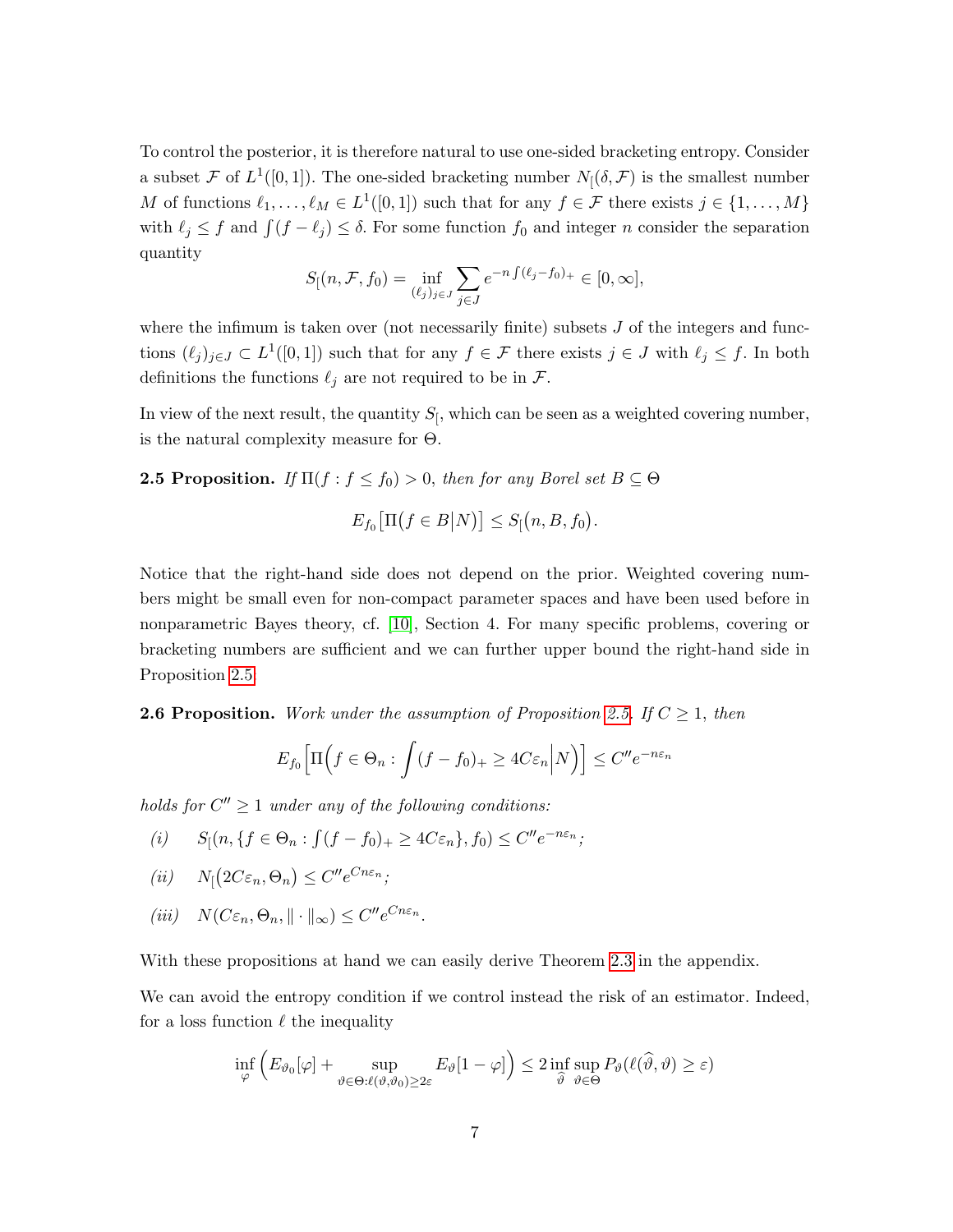follows by studying the test  $\varphi = \mathbf{1}(\ell(\widehat{\vartheta}, \vartheta) \geq \varepsilon)$  given an estimator  $\widehat{\vartheta}$ . If the nonparametric MLE for  $f$  exists, we have a particularly simple relation in the support boundary detection model between posterior contraction of  $\int (f - f_0)_+$  and the excess probability of the MLE. The following lemma holds even without any conditions on the prior.

<span id="page-7-4"></span>**2.7 Lemma.** Assume that  $\Theta_n \subseteq \Theta$  contains  $f_0$  and is closed under maxima, that is, if  $f, g \in \Theta_n$ , then  $f \vee g \in \Theta_n$ . If the maximum likelihood estimator  $\widehat{f}^{\text{MLE}}$ , based on the parameter space  $\Theta_n$ , exists, then

<span id="page-7-1"></span>
$$
E_{f_0}\Big[\Pi\Big(f\in\Theta_n:\int(f-f_0)_+>\varepsilon_n\Big|N\Big)\Big]\le P_{f_0}\Big(\int(\widehat{f}^{\text{MLE}}-f_0)_+>\varepsilon_n\Big). \tag{2.4}
$$

As in the proof of Proposition [2.5](#page-6-1) the upper bound is independent of the prior. It is wellknown that posterior contraction with rate  $\varepsilon_n$  implies existence of a frequentist estimator with rate of convergence  $\varepsilon_n$ , cf. Theorem 2.5 in [\[5\]](#page-21-0). Inequality [\(2.4\)](#page-7-1) shows that also the other direction may hold, namely that convergence of an estimator implies posterior contraction with the same rate. Regarding the assumptions, a sufficient condition for the existence of the MLE is that  $\Theta$  is closed under arbitrary maxima:  $f_i \in \Theta, i \in I \Rightarrow \bigvee_{i \in I} f_i \in \Theta$ , see the discussion in [\[21\]](#page-23-1). Examples of function spaces which are closed under the maximum are Hölder balls, monotone functions and convex functions.

## <span id="page-7-0"></span>3 Gaussian process priors

A common choice for nonparametric Bayes methods is to pick the distribution of a Gaussian process as prior probability measure. Given a Gaussian process prior Π, the seminal work in [\[22\]](#page-23-0) relates posterior contraction to the small ball prior probability and approximation properties in the reproducing kernel Hilbert space (RKHS) generated by Π. The following result adapts Theorem 2.1 in [\[22\]](#page-23-0) to our setting.

<span id="page-7-3"></span>**3.1 Theorem.** Consider as prior  $\Pi$  the distribution of a Gaussian process X with sample paths in the space  $(C[0,1], \|\cdot\|_{\infty})$ . Write  $\|\cdot\|_{\mathbb{H}}$  for the RKHS-norm induced by the covariance operator of X. If  $\varepsilon_n \geq n^{-1}$  and for all n

$$
\inf_{h:\|h+2\varepsilon_n-f_0\|_{\infty}\leq\varepsilon_n} \|h\|_{\mathbb{H}}^2 - \log \mathbb{P}(\|X\|_{\infty}\leq\varepsilon_n) \leq n\varepsilon_n,\tag{3.1}
$$

then there exists a constant M such that for all n

<span id="page-7-2"></span>
$$
E_{f_0}\big[\Pi(f: \|f - f_0\|_1 \ge M\varepsilon_n|N]\big] \le 3e^{-n\varepsilon_n}.
$$

If the infimum in the theorem is taken over the empty set, the left hand side in [\(3.1\)](#page-7-2) is defined as  $+\infty$ . Condition [\(3.1\)](#page-7-2) is slightly different compared to (1.2) and (1.3) in [\[22\]](#page-23-0). As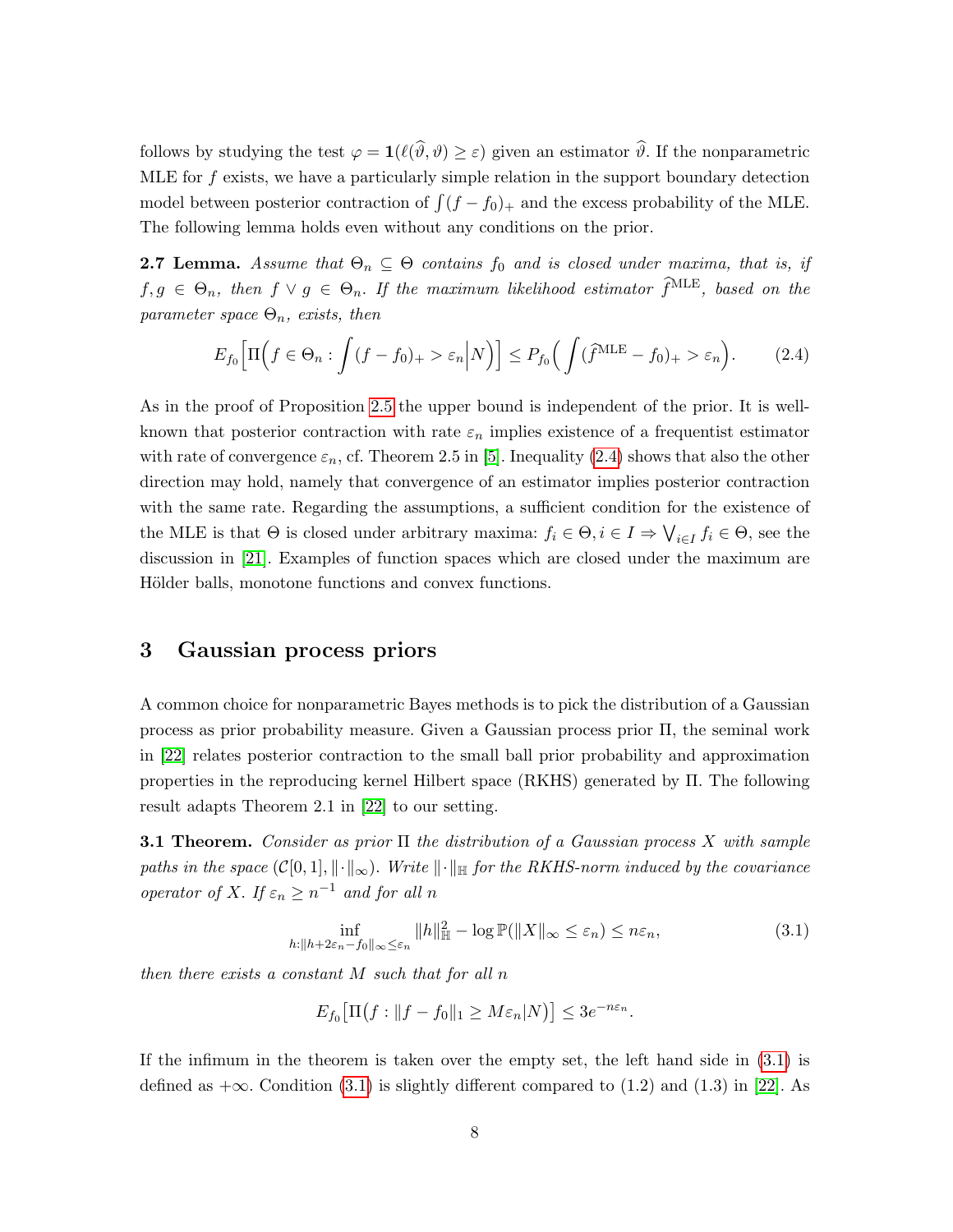a bound we have  $n\varepsilon_n$  instead of  $n\varepsilon_n^2$  and in the RKHS part there is an extra term  $2\varepsilon_n$  which accounts for the one-sided prior mass condition in Theorem [2.3.](#page-4-1)

As the left-hand side of [\(3.1\)](#page-7-2) has been studied for many classes of Gaussian processes, it is easy to obtain the corresponding contraction rates as a consequence of Theorem [3.1.](#page-7-3) For the main examples in [\[22\]](#page-23-0) condition [\(3.1\)](#page-7-2) becomes  $\varepsilon_n^{-1/\alpha} \lesssim n\varepsilon_n$  and we obtain the optimal posterior contraction rate  $n^{-\alpha/(\alpha+1)}$  for  $f_0 \in C^{\alpha}(R)$ . We give three concrete examples:

#### 3.2 Example.

1. Brownian motion. As prior we consider the law of the process  $(X_0 + W_t)_{t \in [0,1]}$  with a Brownian motion W and an independent standard normal random variable  $X_0$ . Let  $f_0 \in \mathcal{C}^{\beta}(R)$ . Arguing as in [\[22\]](#page-23-0), Section 4.1, we find for the corresponding RKHS norm  $||h||_{\mathbb{H}}^2 = ||h'||_2^2 + h(0)^2$  and  $\inf_{h:||h+2\varepsilon_n-f_0||_{\infty}\leq \varepsilon_n} ||h||_{\mathbb{H}}^2 \lesssim \varepsilon_n^{2-2/\beta}$  as well as for the small ball probabilities  $P(||X||_{\infty} \leq \varepsilon_n) \geq \mathbb{P}(|X_0| \leq \varepsilon_n/2) \mathbb{P}(||W||_{\infty} \leq \varepsilon_n/2) \gtrsim \varepsilon_n e^{-C/\varepsilon_n^2}$ . The closure of  $\mathbb H$  is  $\mathcal C[0,1]$  and  $(3.1)$  becomes

$$
\varepsilon_n^{2-2/\beta} + C \varepsilon_n^{-2} + \log(\varepsilon_n^{-1}) \lesssim n\varepsilon_n. \tag{3.2}
$$

Minimizing in  $\varepsilon_n$  yields the  $L^1$ -contraction rate

<span id="page-8-1"></span><span id="page-8-0"></span>
$$
\begin{cases}\nn^{-\frac{\beta}{2-\beta}}, & \text{for } \beta \le 1/2, \\
n^{-\frac{1}{3}}, & \text{for } \beta \ge 1/2.\n\end{cases} \tag{3.3}
$$

This coincides with the minimax rate  $n^{-\beta/(\beta+1)}$  if  $\beta = 1/2$ . For  $\beta > 1/2$ , we do not gain anymore in the contraction rate by imposing more smoothness on the signal. For  $\beta$  < 1/2 the rate is slower than the minimax rate.

It is instructive to compare the contraction rates to the ones obtained for regular models. The equivalent of [\(3.2\)](#page-8-0) in regular models is  $\varepsilon_n^{2-2/\beta} + C \varepsilon_n^{-2} + \log(\varepsilon_n^{-1}) \lesssim n\varepsilon_n^2$ , see again [\[22\]](#page-23-0), Section 4.1. In this case, we obtain under a Brownian motion prior the contraction rates  $n^{-1/4}$  for  $\beta \geq 1/2$  and  $n^{-\beta/2}$  for  $\beta < 1/2$ , which are always slower than in  $(3.3)$ .

2. Riemann-Liouville process. Similar to Brownian motion, the Riemann-Liouville process  $R_t^{\alpha}$  with parameter  $\alpha > 0$  starts at zero in zero and also the derivatives (if they exist) vanish at zero. The Riemann-Liouville process with random derivatives at zero is given by

$$
X_t = \sum_{k=0}^{\lceil \alpha \rceil} Z_k t^k + R_t^{\alpha},
$$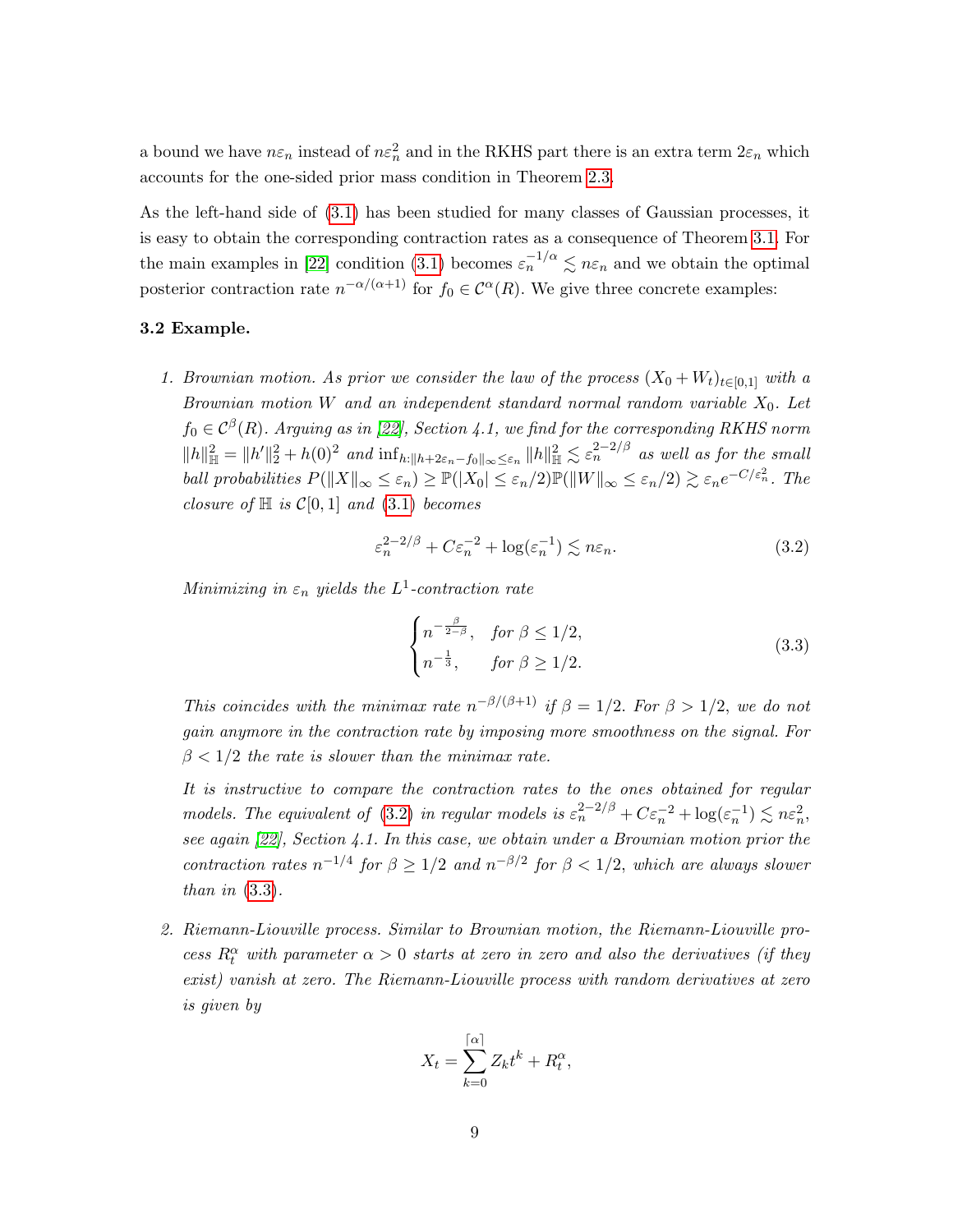for  $\lceil \alpha \rceil$  the smallest integer strictly larger than  $\alpha$  and independent  $Z_1, \ldots, Z_{\lceil \alpha \rceil} \sim$  $\mathcal{N}(0,1)$  which are also independent of  $(R_t^{\alpha})_t$ . From Theorem 4.3 in [\[22\]](#page-23-0), we find that [\(3.1\)](#page-7-2) becomes  $\varepsilon_n^{-1/\alpha} \lesssim n\varepsilon_n$  leading to the posterior contraction rate  $n^{-\alpha/(\alpha+1)}$ .

3. Fractional Brownian motion. For the Hurst index  $\alpha \in (0,1)$  Theorem 4.4 in [\[22\]](#page-23-0) yields that condition [\(3.1\)](#page-7-2) for a fractional Brownian motion prior becomes  $\varepsilon_n^{-1/\alpha} \leq n \varepsilon_n$ resulting again in the optimal posterior contraction rate  $n^{-\alpha/(\alpha+1)}$ .

## <span id="page-9-0"></span>4 Wavelet expansion priors

Series expansions provide another natural way to construct priors on function spaces. We study process priors  $(X_t)_{t\in[0,1]}$  which admit an expansion in a wavelet basis  $(\psi_{jk})$ :

<span id="page-9-1"></span>
$$
X_t = \sum_{j,k} d_{j,k} \xi_{j,k} \psi_{j,k}(t) \quad \text{in } L^2[0,1]. \tag{4.1}
$$

Here,  $d_{j,k}$  are real numbers and  $\xi_{j,k}$  are i.i.d. random variables with Lebesgue density  $f_{\xi}$ . As a prior on the function  $f$  this means that each wavelet coefficient of  $f$  is drawn independently from the distribution of  $d_{i,k}\xi_{i,k}$ . For convenience, we restrict ourselves in this section to s-regular, boundary corrected and compactly supported wavelet bases  $(\psi_{jk})$  in  $L^2([0,1])$  as constructed in Section 4 of [\[3\]](#page-21-3).

Wavelet expansion priors have been studied in different nonparametric models with uniform random variables  $\xi_{j,k}$ , cf. [\[8,](#page-22-9) [19\]](#page-22-10). Moreover, [\[23\]](#page-23-2) derives bounds on the small ball probabilities of Gaussian processes of the form [\(4.1\)](#page-9-1). Below, we derive posterior contraction rates for a class of distributions  $\xi_{j,k}$ . To start with, we prove the following general lower bound on small ball probabilities, which is of independent interest.

<span id="page-9-2"></span>**4.1 Lemma.** Assume [\(4.1\)](#page-9-1) with a symmetric and unimodal density  $f_{\xi}$  and  $|d_{j,k}| \ge$  $2^{-\frac{j}{2}(2\alpha+1)}$  for some  $\alpha > 0$ . Suppose further that there exists a constant  $\delta > 0$  such that

$$
\mathbb{E}\left[|\xi_{j,k}|^{(1+\delta)/\alpha}\right]<\infty.
$$

Then for all  $\beta \in (0, s]$ ,  $R > 0$  there exists a constant  $D > 0$  such that

$$
\inf_{h\in\mathcal{C}^{\beta}(R)}\mathbb{P}\big(\|X-h\|_{\infty}\leq\varepsilon\big)\geq f_{\xi}\big(D\varepsilon^{-(\alpha-\beta)+/\beta}\big)^{D\varepsilon^{-1/(\alpha\wedge\beta)}}\quad\text{for all}\;\;0<\varepsilon\leq 1.
$$

For  $\beta \ge \alpha$  the lower bound has the form  $C^{-\varepsilon^{-1/\alpha}}$  with  $C = f_{\xi}(D)^{-D}$ . For  $\beta < \alpha$  the lower bound depends on the tails of the distribution: heavier tails lead to larger lower bounds on the small ball probabilities. The fastest contraction rate that can be obtained using the small ball estimate in Lemma [4.1](#page-9-2) and Theorem [2.3](#page-4-1) is  $\varepsilon_n = n^{-\beta/(1+\beta)}$ , which is the solution of the equation  $\varepsilon_n^{-1/\beta} = n\varepsilon_n$ .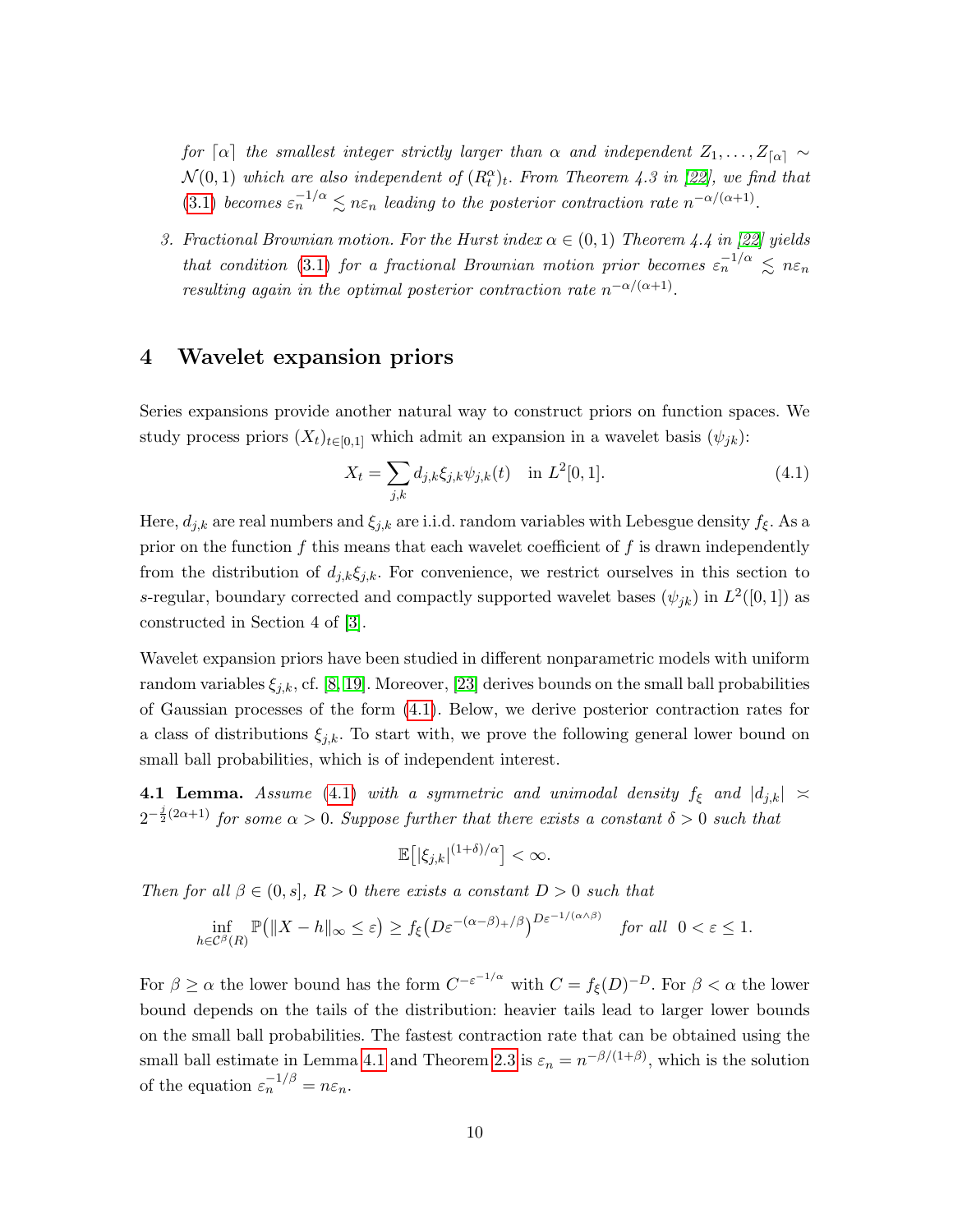<span id="page-10-0"></span>**4.2 Theorem.** Consider the process in  $(4.1)$  as prior with a symmetric and unimodal density  $f_{\xi}$  and  $|d_{j,k}| \leq 2^{-\frac{j}{2}(2\alpha+1)}$  for some  $\alpha > 0$ . Suppose  $f_{\xi}(x) \leq \gamma^{-1}e^{-\gamma|x|^{q}}$  for some  $q > \alpha^{-1}$ , some (sufficiently small)  $\gamma > 0$  and all  $x \in \mathbb{R}$ . Fix  $\beta \in (0, s]$ ,  $R > 0$ . For any sequence  $\varepsilon_n \to 0$ , satisfying

<span id="page-10-1"></span>
$$
-\log f_{\xi}\left(D\varepsilon_{n}^{-\frac{(\alpha-\beta)_{+}}{\beta}}\right) \lesssim n\varepsilon_{n}^{\frac{1+(\alpha\wedge\beta)}{\alpha\wedge\beta}},\tag{4.2}
$$

there exist positive constants M and c such that for all n

$$
\sup_{f_0 \in \mathcal{C}^{\beta}(R)} E_{f_0} \big[ \Pi(f : \|f - f_0\|_1 \ge M \varepsilon_n |N) \big] \le e^{-cn\varepsilon_n}.
$$

In the case  $q \in ((2\alpha)^{-1}, \alpha^{-1}]$  the result remains true under the additional assumption  $\varepsilon_n \gtrsim n^{-(2\alpha-1/q)/(2\alpha-1/q+1)+\delta}$  for some  $\delta > 0$ .

The proof is based on verifying the conditions of Theorem [2.3.](#page-4-1) Since on high resolution levels more prior mass is assigned to large wavelet coefficients, heavy tails can also lead to a larger bias. In the proof, this is reflected in the choice of the set  $\Theta_n$  which is taken to be a Besov  $B_{p,\infty}^{\alpha}$ -ball, where the p depends on q and  $\alpha$ . The control of uniform entropy of this Besov space induces then the assumption  $q > (2\alpha)^{-1}$ . If the series coefficients are Gaussian,  $q = 2$ and the condition will be  $\alpha > 1/4$ . Surprisingly, the van der Vaart-van Zanten approach for Gaussian process priors does not require such a condition, see Theorem [3.1.](#page-7-3) In this case, condition  $(iii)$  of Theorem [2.3](#page-4-1) is controlled via Borell's inequality, which allows to choose a set  $\Theta_n$  with a better control of the high-frequencies avoiding any additional assumption. It is not clear to us whether the condition  $q > (2\alpha)^{-1}$  for non-Gaussian priors can be avoided. In Remark [C.2](#page-20-0) below, the conditions for q and the popular choice of uniform priors for the coefficients (corresponding to  $q = \infty$ ) are discussed further.

One of the consequences of Theorem [4.2](#page-10-0) is that the posterior contracts faster in the regime  $\beta < \alpha$  if heavier-tailed distributions are used. This is illustrated by the following specific example. Consider the wavelet expansion prior with density  $f_{\xi}(x) \approx e^{-\gamma |x|^q}$  for some  $\gamma, q > 0$ and all  $x \in \mathbb{R}$ . Then condition [\(4.2\)](#page-10-1) reads  $\varepsilon_n^{-q(\alpha-\beta)+/\beta} \lesssim n \varepsilon_n^{(1+\alpha\wedge\beta)/\alpha\wedge\beta}$ . For  $\beta \geq \alpha > 1/q$ we thus obtain the contraction rate  $\varepsilon_n \asymp n^{-\alpha/(\alpha+1)}$  which is minimax optimal for  $\beta = \alpha$ . In the case  $\alpha > \beta \vee 1/q$  the contraction rate becomes

$$
\varepsilon_n = n^{-\beta/(\beta + q(\alpha - \beta) + 1)}.
$$

Hence, the contraction rate becomes faster for smaller  $q$ , or equivalently, more heavy-tailed distributions for  $(\xi_{jk})$ . Notice, however, the constraint  $q > 1/\alpha$  for this result. For smaller q, down to  $1/(2\alpha)$ , we still have posterior consistency and for all  $\beta \ge \alpha(1+(\alpha q)^{-1})(1-(2\alpha q)^{-1})$ we obtain the rate  $n^{-(2\alpha-1/q)/(2\alpha+1-1/q)}$ , up to an arbitrarily small increase in the exponent. We give two concrete applications: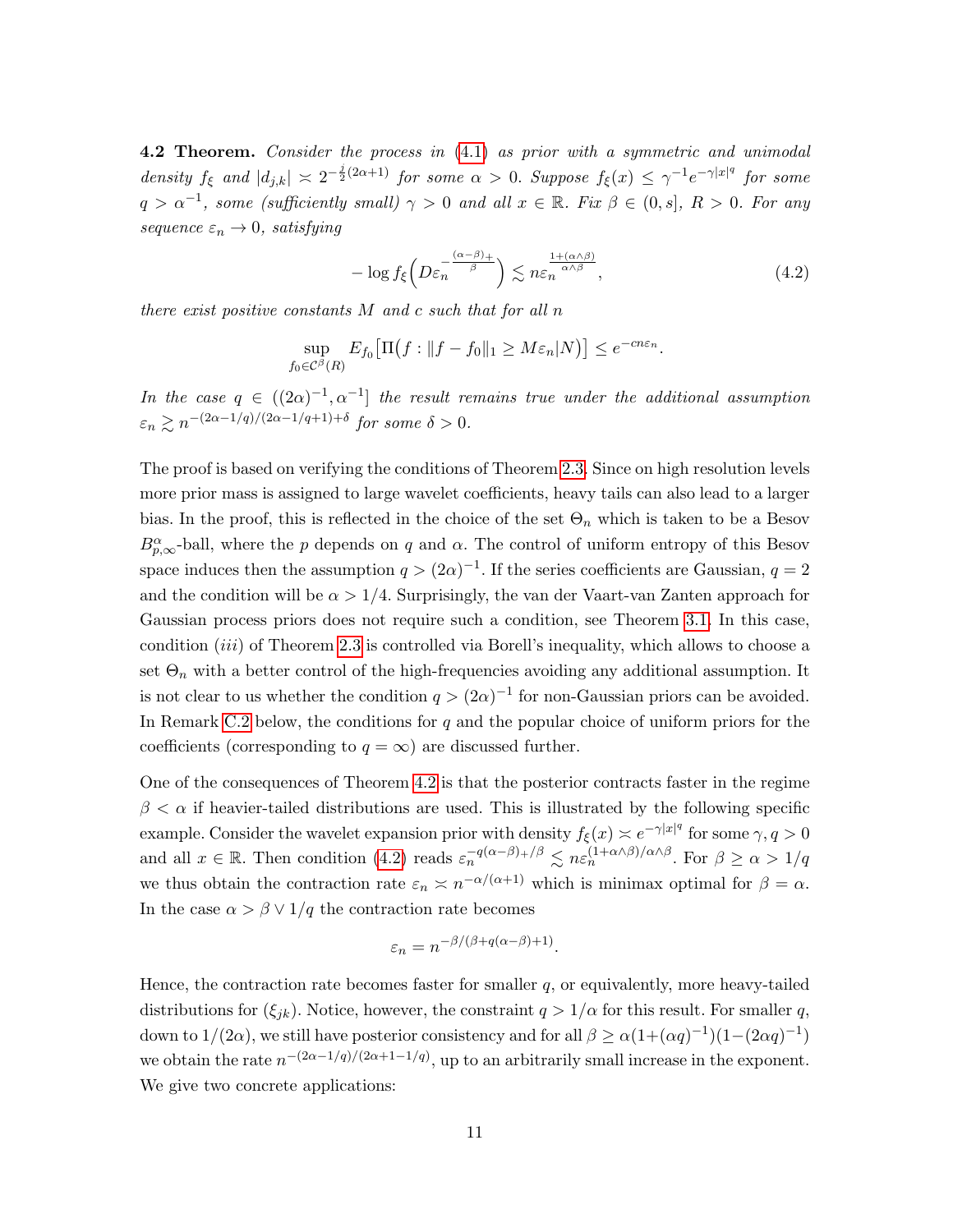**4.3 Example.** (a) If  $\xi_{j,k} \sim \mathcal{N}(0,1)$ , then Lemma [4.1](#page-9-2) yields for a sufficiently large constant C

$$
\inf_{h\in\mathcal{C}^{\beta}(R)}\mathbb{P}\big(\|X-h\|_{\infty}\leq\varepsilon\big)\geq\exp\big(-C\varepsilon^{-\left(\frac{1+2\alpha-2\beta}{\beta}\vee\frac{1}{\alpha}\right)}\big).
$$

For  $\alpha = 1/2$ , the bound becomes  $\exp(-C\varepsilon^{-2(\frac{1-\beta}{\beta}\vee 1)})$ , which is the same as for the Brownian motion prior. Theorem [4.2](#page-10-0) with  $q = 2$  yields for  $\alpha > 1/2$  the posterior contraction rate

$$
\varepsilon_n=n^{-\frac{\beta\wedge\alpha}{2\alpha-\beta\wedge\alpha+1}}.
$$

For  $\beta = \alpha$  this the minimax optimal rate  $n^{-\alpha/(\alpha+1)}$ . In case  $\alpha > 1/4$  we still have posterior consistency, but with a slower rate.

(b) If  $\xi_{j,k}$  follows a Laplace (double-exponential) distribution, we obtain

$$
\inf_{h\in\mathcal{C}^{\beta}(R)}\mathbb{P}(|X-h|_{\infty}\leq\varepsilon)\geq \exp\big(-C\varepsilon^{-\left(\frac{1+\alpha-\beta}{\beta}\vee\frac{1}{\alpha}\right)}\big).
$$

The posterior contraction rate becomes  $\varepsilon_n = n^{-\frac{\beta \wedge \alpha}{1 + \alpha}}$  if  $\alpha > 1$  which improves the rate in (a) for the case  $\beta < \alpha$ , but relies on a stronger constraint on  $\alpha$ . For  $\beta = \alpha$  we achieve the minimax optimal rate  $n^{-\alpha/(\alpha+1)}$ . Posterior consistency is still guaranteed whenever  $\alpha > 1/2$ .

We can also obtain a fully adaptive result (up to  $\log n$  factors) using a random truncation of the wavelet expansion prior. The prior can be realized via a hierarchical construction. In a first step, we draw the maximal resolution level  $J$  from a distribution satisfying

$$
P(J = j) \propto \exp(-Bj2^j)
$$

for some constant  $B > 0$ . Given J, generate

<span id="page-11-0"></span>
$$
X_t = \sum_{j \le J, k} \xi_{j,k} \psi_{j,k}(t) \tag{4.3}
$$

with  $\psi_{j,k}$  as in [\(4.1\)](#page-9-1) and  $(\xi_{j,k})_{j,k}$  an i.i.d. sequence of random variables with positive and continuous Lebesgue density  $f_{\xi}$ . In this prior the regularization is induced by the truncation of the wavelet series and compared with  $(4.1)$  we can set  $d_{j,k} = 1$ .

<span id="page-11-1"></span>**4.4 Lemma.** Consider the random truncation prior [\(4.3\)](#page-11-0). For  $\beta \in (0, s]$ ,  $R > 0$  there exists a constant  $D > 0$  such that

$$
\inf_{h\in\mathcal{C}^{\beta}(R)}\mathbb{P}\big(\|X-h\|_{\infty}\leq\varepsilon\big)\geq\varepsilon^{D\varepsilon^{-1/\beta}}\quad\text{for all}\;\;0<\varepsilon\leq 1.
$$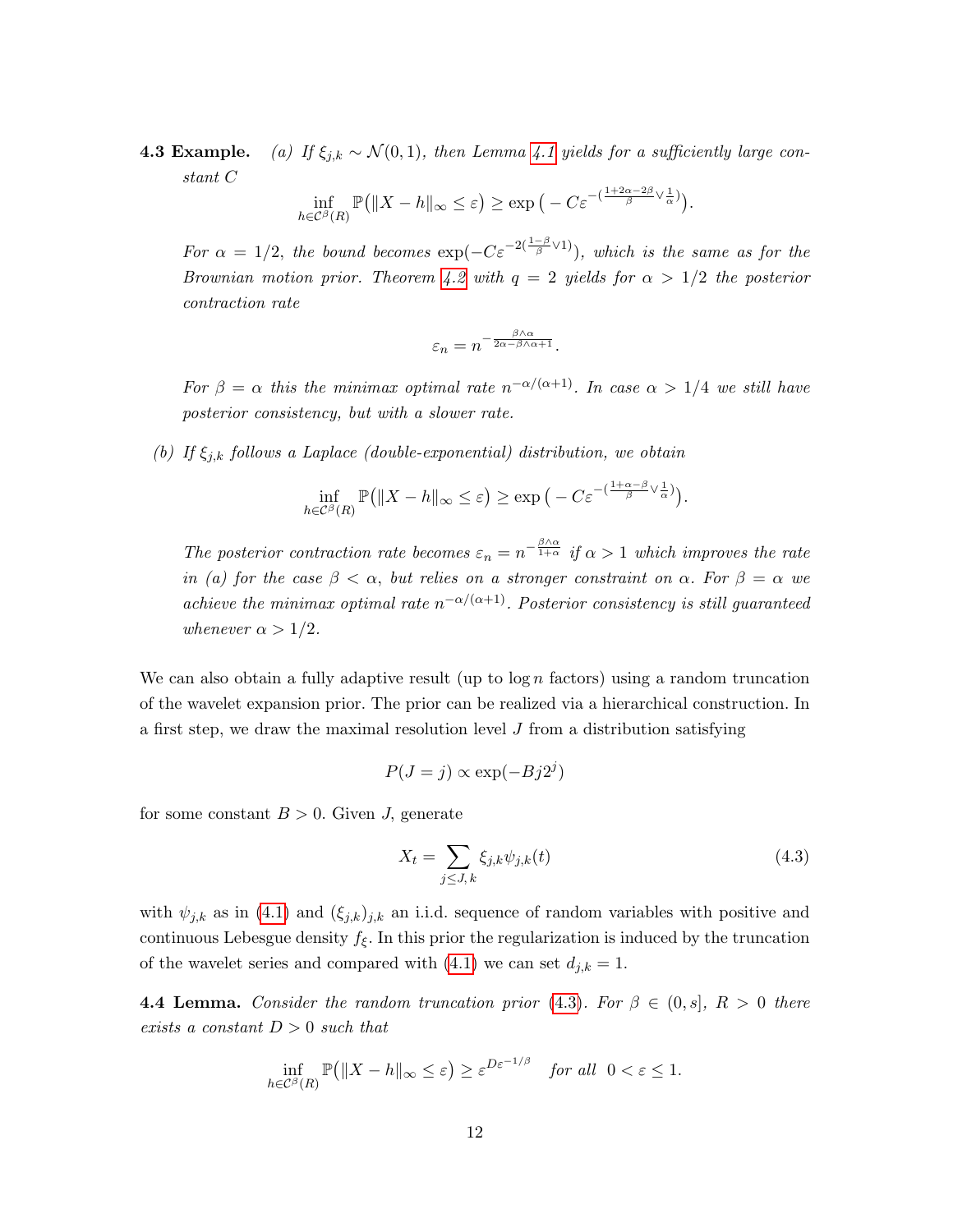<span id="page-12-1"></span>**4.5 Theorem.** Consider the random truncation prior [\(4.3\)](#page-11-0). Suppose  $f_{\xi}(x) \leq \gamma^{-1}e^{-\gamma|x|^{q}}$ for some  $q, \gamma > 0$  and all  $x \in \mathbb{R}$  and fix  $\beta \in (0, s]$ ,  $R > 0$ . Then there exist constants M and c such that for all n

$$
\sup_{f_0 \in \mathcal{C}^{\beta}(R)} E_{f_0} \big[ \Pi \big( f : \| f - f_0 \|_1 \ge M \varepsilon_n |N \big) \big] \le e^{-cn\varepsilon_n}
$$

with

<span id="page-12-0"></span>
$$
\varepsilon_n = \left(\frac{\log n}{n}\right)^{\frac{\beta}{\beta+1}}.
$$

## A Proofs for Section [2](#page-3-0)

Proof of Lemma [2.1.](#page-3-1) The general change of measure formula for two Poisson point processes (PPPs) on  $\mathcal X$  with finite intensity measures  $\Lambda_1 \ll \Lambda_2$  is given by

$$
\frac{dQ_{\Lambda_1}}{dQ_{\Lambda_2}}((X_i, Y_i)_{i \ge 1}) = \exp\left(\sum_{i \ge 1} \log\left(\frac{d\Lambda_1}{d\Lambda_2}(X_i, Y_i)\right) - \Lambda_1(\mathcal{X}) + \Lambda_2(\mathcal{X})\right) \tag{A.1}
$$

where  $\log 0 := -\infty$ ,  $\exp(-\infty) := 0$  and  $(X_i, Y_i)$  denote the point locations of the PPP, cf. [\[13\]](#page-22-11), Theorem 1.3. Notice that  $P_f$  and  $P_g$  have infinite intensity. We therefore apply the following decomposition first. For  $h \in L^1([0,1])$  split the state space  $[0,1] \times \mathbb{R}$  into  $H^- = \{(x, y) \mid x \in [0, 1], y \in (-\infty, h(x))\}, H^+ = \{(x, y) \mid x \in [0, 1], y \in [h(x), \infty)\}.$  Then by independence of the PPP on disjoint sets we may write  $P_f = P_{f,H}$ - $\otimes P_{f,H^+}$  where generally  $P_{f,H}$  denotes the law of the PPP with intensity  $\lambda_{f,H}(x,y) = n \mathbf{1}(f(x) \leq y)$  on the set H. If  $\Lambda_{f,H}$ - denotes the intensity measure of  $P_{f,H}$ -, we have  $\Lambda_{f,H}$ - $(H^-) = n \int_0^1 (h - f)_+$ . For  $h \ge f \ge g$  we obtain

$$
P_f = P_{f,H^-} \otimes P_{f,H^+} = P_{f,H^-} \otimes P_{h,H^+}, \quad P_g = P_{g,H^-} \otimes P_{g,H^+} = P_{g,H^-} \otimes P_{h,H^+},
$$

remarking that  $P_{f,H^+} = P_{g,H^+} = P_{h,H^+}$  are PPPs with intensities equal n on  $H^+$ . Since on  $H^-$  the intensity measures are finite, we derive

$$
\frac{dP_f}{dP_g}((X_i, Y_i)_{i \ge 1}) = \frac{dP_{f, H^-}}{dP_{g, H^-}}(\{(X_i, Y_i) | i \ge 1\} \cap H^-) \frac{dP_{h, H^+}}{dP_{h, H^+}}(\{(X_i, Y_i) | i \ge 1\} \cap H^+)
$$
  
= 
$$
\exp\Big(\sum_{i: Y_i < h(X_i)} \log\Big(\frac{n\mathbf{1}(Y_i \ge f(X_i))}{n\mathbf{1}(Y_i \ge g(X_i))}\Big) - n \int (h - f) + n \int (h - g) \Big)
$$
  
= 
$$
e^{n \int (f - g)} \mathbf{1}(\forall i : Y_i \ge f(X_i)),
$$

where we used that the argument of the logarithm is  $P_g$ -a.s. one or zero and the latter happens if  $Y_i < f(X_i)$  for some i.  $\Box$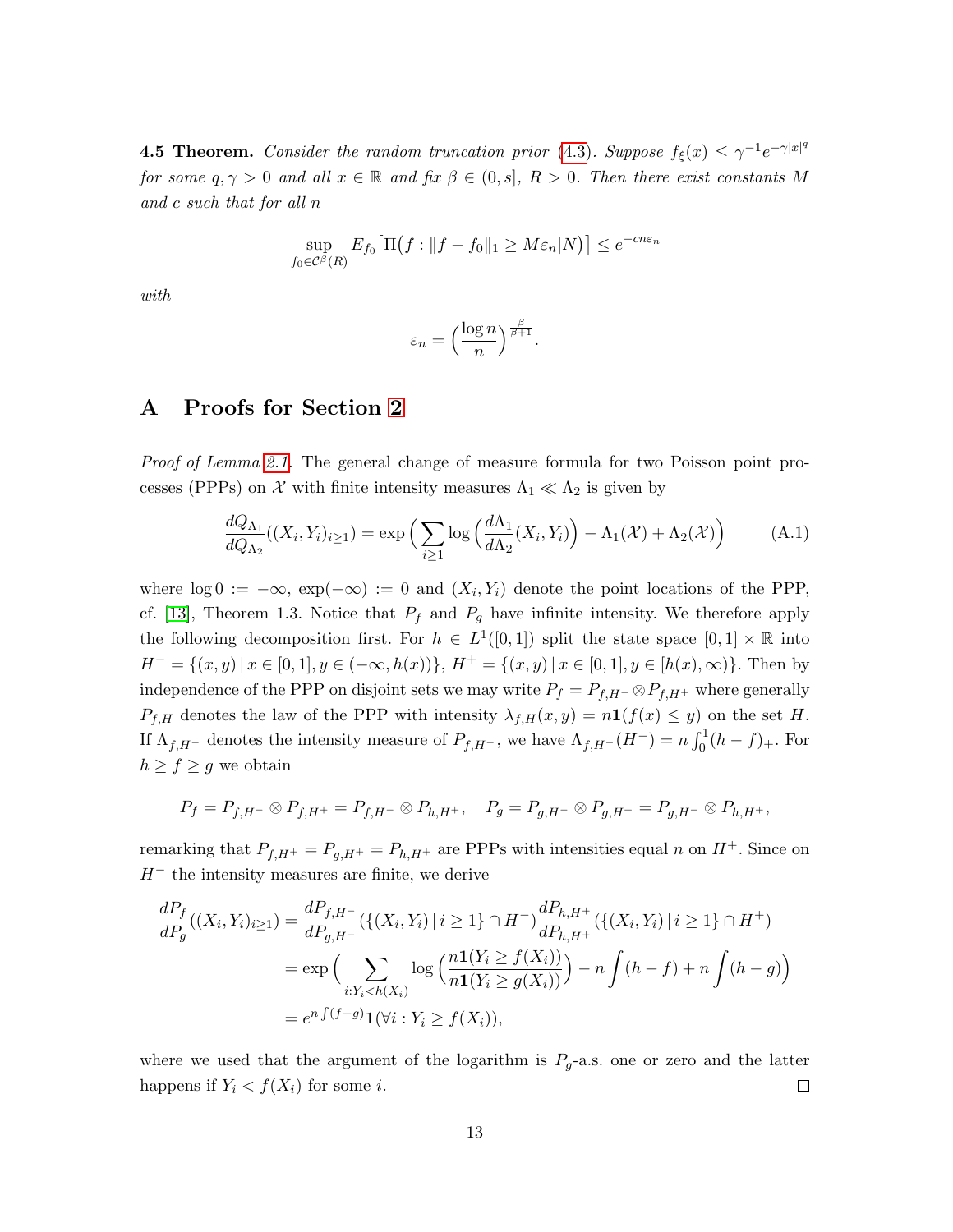*Proof of Lemma [2.2.](#page-4-2)* We first construct a dominating measure. Let  $f_0 \in L^1([0,1])$  be fixed. Consider a PPP on  $[0,1] \times \mathbb{R}$  with a strictly positive intensity  $\lambda^* : [0,1] \times \mathbb{R} \to (0,\infty)$ satisfying

$$
\lambda^*(x, y) = n \text{ for } x \in [0, 1], y \ge f_0(x) \text{ and } \Lambda^*(\{y < f_0(x)\}) = \int_0^1 \int_{-\infty}^{f_0(x)} \lambda^*(x, y) dy dx < \infty,
$$

and denote by  $P^*$  its distribution. Let  $H^-, H^+$  be as in the proof for Lemma [2.1](#page-3-1) with  $h = f \vee f_0$ . Observe that  $\Lambda^*(H^-) = \Lambda^*(\{y < f_0(x)\}) + n \int_0^1 (f - f_0)_+.$ 

As in the proof for Lemma [2.1](#page-3-1) we decompose  $P^* = P_{H^-}^* \otimes P_{H^+}^*$  and  $P_f = P_{f,H^-} \otimes P_{f,H^+}$ , where  $P_{H-}^*$  and  $P_{H+}^*$  denote the restrictions of  $P^*$  to  $H^-$  and  $H^+$ . Then  $P_{H+}^* = P_{f,H+}$ because both intensities equal n on  $H^+$ . Using  $(A.1)$ ,

$$
\frac{dP_f}{dP^*}((X_i, Y_i)_{i \ge 1}) = \frac{dP_{f, H^-}}{dP^*_{H^-}}(\{(X_i, Y_i) \mid i \ge 1\} \cap H^-)
$$
\n
$$
= \exp\Big(\sum_{i: Y_i < f \lor f_0(X_i)} \log\Big(\frac{n}{\lambda^*(X_i, Y_i)}\Big) + n \int (f - f_0) + \Lambda^*(\{y \le f_0(x)\})\Big) \mathbf{1}(\forall i : f(X_i) \le Y_i),
$$

arguing as for Lemma [2.1.](#page-3-1) Now, note  $P_{f_0} \ll P^*$  and  $Y_i \ge f_0(X_i)$   $P_{f_0}$ -a.s. such that

$$
\frac{dP_f}{dP^*}((X_i, Y_i)_{i \ge 1}) = \exp\left(n \int (f - f_0) + \Lambda^*(\{y \le f_0(x)\})\right) \mathbf{1}(\forall i : f(X_i) \le Y_i) \quad P_{f_0}\text{-a.s.}
$$

Since Π is defined on a Polish space and  $\Pi({f \in \Theta : f \ge f_0}) > 0$ , the posterior is well-defined (cf. [\[7\]](#page-22-12), Section 1.3) and

$$
\Pi(B|(X_i, Y_i)_{i \ge 1}) = \frac{\int_B \frac{dP_f}{dP^*}((X_i, Y_i)_{i \ge 1})d\Pi(f)}{\int \frac{dP_f}{dP^*}((X_i, Y_i)_{i \ge 1})d\Pi(f)} \n= \frac{\int_B e^{nf(f-f_0)} \mathbf{1}(\forall i : f(X_i) \le Y_i)d\Pi(f)}{\int e^{nf(f-f_0)} \mathbf{1}(\forall i : f(X_i) \le Y_i)d\Pi(f)}, \quad P_{f_0} \text{-a.s.}
$$

Under  $P_{f_0}$  we have  $\mathbf{1}(\forall i : f(X_i) \leq Y_i) = \mathbf{1}(\forall i : f \vee f_0(X_i) \leq Y_i)$  a.s. and [\(2.1\)](#page-3-2) yields

$$
H(f) := e^{n \int (f - f_0)} \mathbf{1}(\forall i : f \lor f_0(X_i) \le Y_i) = e^{-n \int (f_0 - f)_+} \frac{dP_{f \lor f_0}}{dP_{f_0}}((X_i, Y_i)_{i \ge 1}), \tag{A.2}
$$

which completes the proof.

*Proof of Proposition [2.4.](#page-5-0)* Consider  $H(f)$  from [\(A.2\)](#page-13-0). By Lemma [2.2](#page-4-2) and the assumption on  $\Pi$  we have under  $P_{f_0}$ 

$$
\Pi(B|N) = \frac{\int_B H(f) d\Pi(f)}{\int H(f) d\Pi(f)} \le e^{An\varepsilon_n} \frac{\int_B H(f) d\Pi(f)}{\Pi(f : ||f - f_0||_1 \le A\varepsilon_n, f \le f_0)}
$$
\n
$$
\le e^{(A+C)n\varepsilon_n} \int_B H(f) d\Pi(f), \tag{A.3}
$$

<span id="page-13-1"></span><span id="page-13-0"></span> $\Box$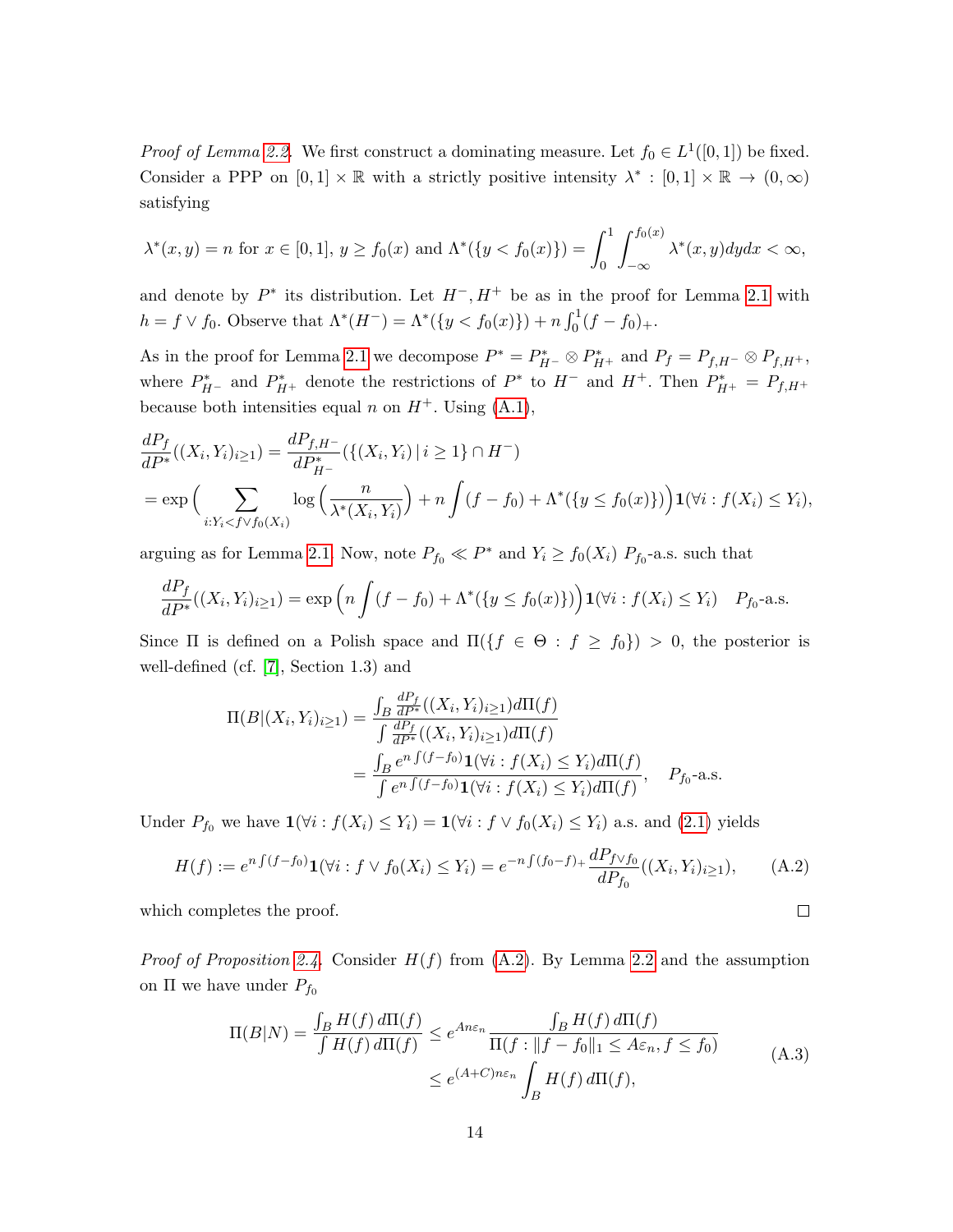where we used  $f(X_i) \leq Y_i$   $P_{f_0}$ -a.s. for all  $f \leq f_0$ . With  $E_{f_0}[H(f)] = e^{-n\int (f_0-f)_+} \leq$  $e^{-(1+A+C)n\varepsilon_n}$  for all f with  $\int (f_0 - f)_+ \ge (1 + A + C)\varepsilon_n$ , we obtain the result.  $\Box$ 

*Proof of Proposition [2.5.](#page-6-1)* For functions  $(\ell_j)_{j\in J}$ , eligible in the definition of  $S[(n, B, f_0)$ , consider the test  $\varphi_n = \mathbf{1}(\exists j \forall i : \ell_j(X_i) \leq Y_i)$ . This test satisfies under the hypothesis  $f_0$ 

$$
P_{f_0}(\varphi_n = 1) \le \sum_{j \in J} P_{f_0}(\forall i : \ell_j(X_i) \le Y_i) = \sum_{j \in J} e^{-n \int (\ell_j - f_0)_+}.
$$

By assumption and  $\sigma$ -continuity of  $\Pi$ , there exist  $R > 0$  and  $\delta > 0$  such that  $\Pi(f : \int f \geq 0)$  $-R, f \leq f_0$ ) ≥  $\delta$ . Thus, we use formula [\(A.3\)](#page-13-1) and bound the posterior by

$$
\Pi(B|N) \leq \varphi_n + \frac{\int_B H(f)(1-\varphi_n)d\Pi(f)}{\int H(f)d\Pi(f)} \leq \varphi_n + \delta^{-1}e^{nR+n\int f_0} \int_B H(f)(1-\varphi_n)d\Pi(f).
$$

Since for  $f \in B$  there is an  $\ell_j \leq f$ , we infer

$$
H(f)(1-\varphi_n)=e^{n\int (f-f_0)}\mathbf{1}(\forall i: f(X_i)\leq Y_i)\mathbf{1}(\forall j\exists i:\ell_j(X_i)>Y_i)=0.
$$

Therefore,

$$
E_{f_0}\big[\Pi(B|N)\big] \le E_{f_0}\big[\varphi_n\big] \le \sum_{j\in J} e^{-n\int (\ell_j - f_0)_+}
$$

and the claim follows by taking the infimum over all possible  $(\ell_j)$ .

*Proof of Proposition [2.6.](#page-6-0)* For any  $\delta > 0$ , the one-sided bracketing entropy  $N_1(\delta, \Theta_n)$  provides us with functions  $(\ell_j)_{j\in J}$  that can be used to bound  $S_1(n, \Theta_n, f_0)$ . Together with the inequality  $-\int (\ell_j - f_0)_+ \leq -\int (f - f_0)_+ + \int (f - \ell_j)_+$ , this implies

$$
S[(n, \{f \in \Theta_n : \int (f - f_0)_+ \ge 4C\varepsilon_n\}, f_0] \le e^{-2Cn\varepsilon_n} N[(2C\varepsilon_n, \Theta_n)] \le e^{-2Cn\varepsilon_n} N(C\varepsilon_n, \Theta_n, \|\cdot\|_{\infty}).
$$

It remains to apply Proposition [2.5.](#page-6-1)

Proof of Theorem [2.3.](#page-4-1) By Proposition [2.4](#page-5-0) and Proposition [2.6](#page-6-0) it remains to show  $E_{f_0}[\Pi(\Theta_n^c|N)] \leq C'' e^{-n\varepsilon_n}$ . By [\(A.3\)](#page-13-1) and  $E_{f_0}[H(f)] \leq 1$  we obtain

$$
E_{f_0}\big[\Pi(\Theta_n^c|N)\big] \le \frac{e^{An\varepsilon_n}\Pi(\Theta_n^c)}{\Pi(f:||f-f_0||_1 \le A\varepsilon_n, f \le f_0)}.
$$

The claim thus follows from conditions  $(ii)$  and  $(iii)$ .

 $\Box$ 

 $\Box$ 

 $\Box$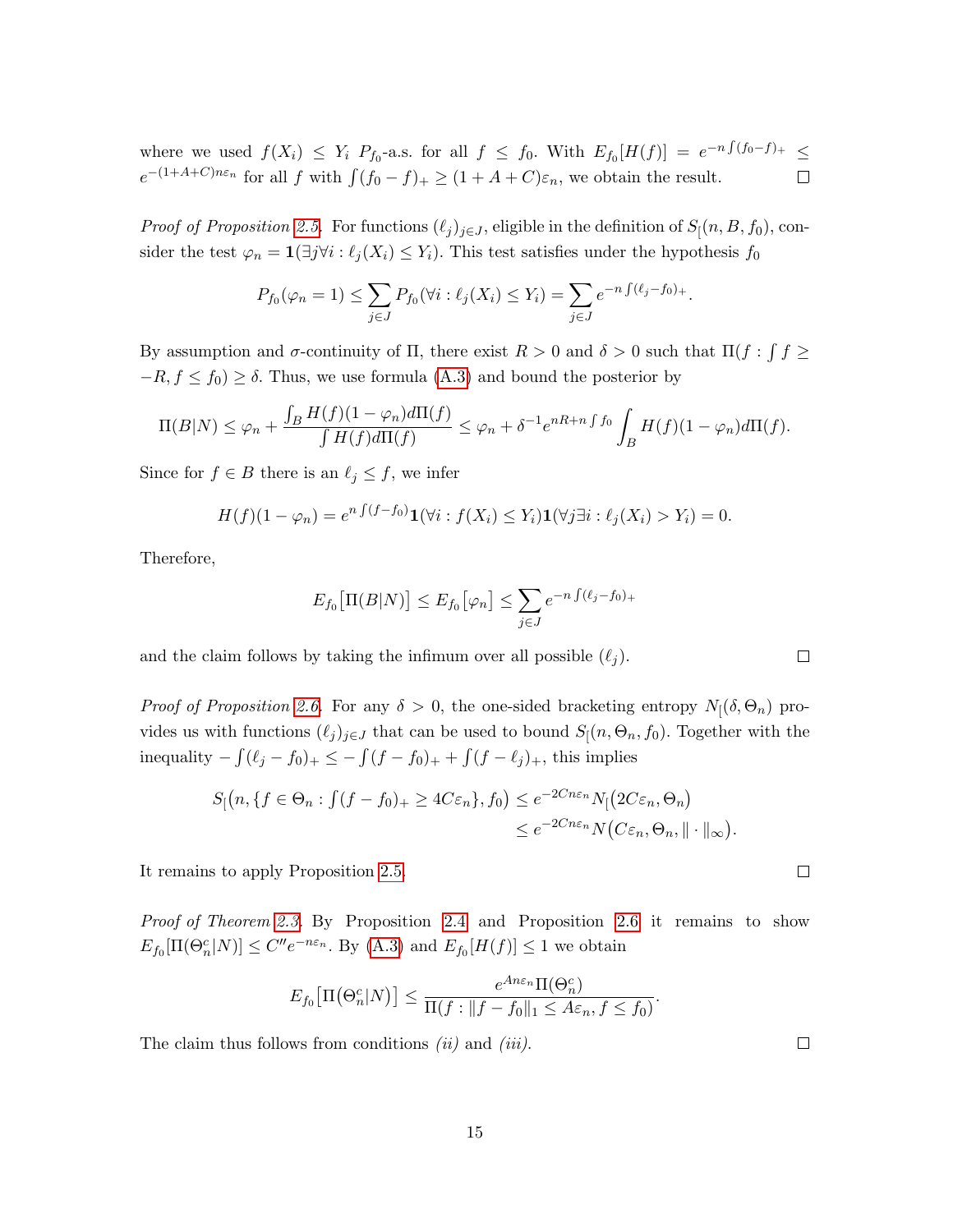*Proof of Lemma [2.7.](#page-7-4)* The key observation is that we can restrict the posterior to  $\{f \leq f\}$  $\widehat{f}^{\text{MLE}}$ } because on the complement the likelihood is zero. To see this, note that  $\forall i : f(X_i) \leq$  $Y_i$  implies  $f \leq \hat{f}^{\text{MLE}}$  because otherwise  $f \vee \hat{f}^{\text{MLE}} \in \Theta_n$  would have a larger likelihood than  $\hat{f}^{\text{MLE}}$ . Then  $\int (f - f_0)_+ \leq \int (\hat{f}^{\text{MLE}} - f_0)_+$  holds such that with  $A := \{N : \int (\hat{f}^{\text{MLE}} - f_0)_+ >$  $\varepsilon_n\},\$ 

$$
E_{f_0}\Big[\Pi\Big(f\in\Theta_n:\int(f-f_0)_+>\varepsilon_n\Big|N\Big)\Big]\leq E_{f_0}\big[\Pi\big(f\in\Theta_n:A\big|N\big)\big]
$$
  
=  $E_{f_0}\big[\Pi\big(f\in\Theta_n:A\big|N\big)\big(\mathbf{1}(A)+\mathbf{1}(A^c)\big)\big]$   
=  $E_{f_0}\big[\mathbf{1}(A)\big]=P_{f_0}\Big(\int(\widehat{f}^{MLE}-f_0)_+>\varepsilon_n\Big),$ 

where the equalities hold because  $A$  is independent of  $f$ .

 $\Box$ 

# B Proofs for Section [3](#page-7-0)

We state Theorem 2.1 of [\[22\]](#page-23-0) in a slightly more general form.

<span id="page-15-0"></span>**B.1 Theorem** (Theorem 2.1 of [\[22\]](#page-23-0)). Let X be a Borel-measurable, zero-mean Gaussian random element in the Banach space  $(\mathbb{B}, \|\cdot\|)$  with RKHS  $(\mathbb{H}, \|\cdot\|_{\mathbb{H}})$  and let f be contained in the closure of  $\mathbb H$  in  $\mathbb B$ . For any  $C_* \geq 1$  and all  $\varepsilon_n > 0$ ,  $\gamma_n \geq 1$ , satisfying

$$
\inf_{h:\|h-f\|\leq \varepsilon_n} \|h\|_{\mathbb{H}}^2 - \log P(\|X\| \leq \varepsilon_n) \leq \gamma_n,
$$

there exists a Borel set  $B_n \subset \mathbb{B}$  such that

 $\log N(3\varepsilon_n, B_n, \|\cdot\|) \leq 6C_*\gamma_n, \quad \mathbb{P}(X \notin B_n) \leq e^{-C_*\gamma_n}, \quad \text{and} \quad \mathbb{P}(\|X - f\| \leq 2\varepsilon_n) \geq e^{-\gamma_n}.$ 

*Proof.* Replace  $n\epsilon_n^2$  in the proof of Theorem 2.1 of [\[22\]](#page-23-0) by  $\gamma_n$ ; in particular  $M_n :=$  $-2\Phi^{-1}(e^{-C_*\gamma_n})$ . For the final argument of the proof observe that  $e^{-C_*\gamma_n} < 1/2$  due to  $C_*\gamma_n\geq 1.$  $\Box$ 

<span id="page-15-1"></span>**B.2 Remark.** In the previous theorem, the condition that  $f$  is contained in the closure of  $\mathbb H$  in  $\mathbb B$  can be avoided for null sequences  $\varepsilon_n \to 0$  if we agree that the infimum over the empty set is  $+\infty$ .

*Proof of Theorem [3.1.](#page-7-3)* We apply Theorem [B.1](#page-15-0) with  $(\mathbb{B}, \|\cdot\|) = (\mathcal{C}[0, 1], \|\cdot\|_{\infty}), \gamma_n = n \varepsilon_n$ ,  $f = f_0 - 2\varepsilon_n$  and  $C_* = 6$ . This shows that there exists  $\Theta_n$  such that  $\log N(3\varepsilon_n, \Theta_n, \|\cdot\|_{\infty}) \le$  $36n\varepsilon_n, P(X \notin \Theta_n) \le e^{-6n\varepsilon_n}$  and  $P(||X + 2\varepsilon_n - f_0||_{\infty} \le 2\varepsilon_n) \ge e^{-n\varepsilon_n}$ . Together with Remark [B.2,](#page-15-1) the assumptions of Theorem [2.3](#page-4-1) are satisfied with  $A = 4, C = C'' = 1, C' = 36$  in view of condition (ii) from  $(2.3)$  and condition *(iii)* in Proposition [2.6.](#page-6-0)  $\Box$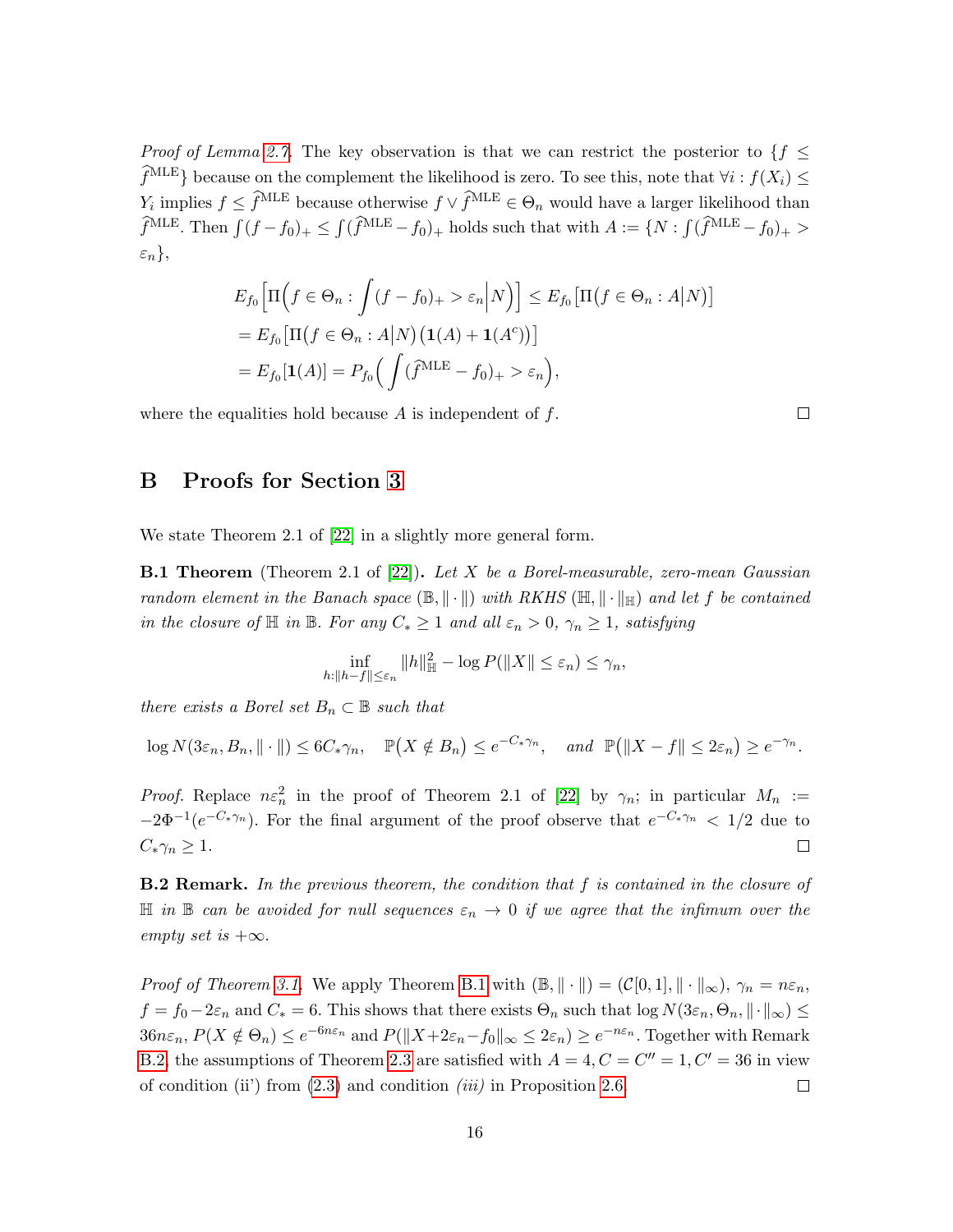## C Proofs for Section [4](#page-9-0)

*Proof of Lemma [4.1.](#page-9-2)* Write  $h = \sum_{j,k} h_{j,k} \psi_{j,k}$ . Since  $\psi$  is a compactly supported wavelet,  $||X-h||_{\infty} \leq C \sum_{j} 2^{j/2} \max_{k} |d_{j,k} \xi_{j,k}-h_{j,k}|$  for a sufficiently large constant C. By assumption  $\psi$  is moreover s-regular and  $h \in \mathcal{C}^{\beta}(R)$  with  $\beta \leq s$ . Using Theorem 4.4 in [\[3\]](#page-21-3), we can find constants  $0 < q < Q < \infty$  such that  $q2^{-\frac{j}{2}(2\alpha+1)} \leq |d_{j,k}| \leq Q2^{-\frac{j}{2}(2\alpha+1)}$  and  $|h_{j,k}| \leq$  $Q2^{-\frac{j}{2}(2\beta+1)}$  and obtain for any J,

$$
||X - h||_{\infty} \le CQ \Big( \sum_{j \le J} 2^{-j\alpha} \max_{k} |\xi_{j,k} - h_{j,k}/d_{j,k}| + \sum_{j > J} 2^{-j\alpha} \max_{k} |\xi_{j,k}| + \sum_{j > J} 2^{-j\beta} \Big).
$$

By assumption, there exists a  $\delta > 0$ , such that  $L := \mathbb{E}[|\xi_{j,k}|^{(1+\delta)/\alpha}] < \infty$ . Introduce the events

$$
G_{\leq} = \{ |\xi_{j,k} - h_{j,k}/d_{j,k}| \leq 2^{(j-J_*)2\alpha} \text{ for } j \leq J_* \text{ and all } k \},
$$
  

$$
G_{>} = \{ |\xi_{j,k}| \leq L^{\alpha/(1+\delta)} 2^{(j-J_*)\alpha/(1+\delta/2)} \text{ for } j > J_* \text{ and all } k \},
$$

where  $J_*$  is the smallest integer such that

$$
CQ\Big(2^{-J_{\ast}\alpha}\sum_{r\geq 0}2^{-\alpha r}+L^{\alpha/(1+\delta)}2^{-J_{\ast}\alpha}\sum_{r\geq 1}2^{-r\alpha\delta/(2+\delta)}+2^{-J_{\ast}\beta}\sum_{r\geq 1}2^{-r\beta}\Big)\leq \varepsilon,
$$

which yields  $2^{J_*} \leq \varepsilon^{-1/(\alpha \wedge \beta)}$  as  $\varepsilon \to 0$ . On the event  $G_{\leq}$  we have  $2^{-j\alpha} \max_k |\xi_{j,k} - \xi_{j,k}|$  $|h_{j,k}/d_{j,k}| \leq 2^{-j\alpha}2^{(j-J_*)2\alpha} = 2^{-J_*\alpha}2^{(j-J_*)\alpha}$  and on the event  $G_>, 2^{-j\alpha} \max_k |\xi_{j,k}| \leq$  $L^{\alpha/(1+\delta)}2^{-J^*\alpha}2^{-(j-J_*)\delta\alpha/(2+\delta)}$ . Then on  $G_{\leq}\cap G_{>}$ , thanks to the choice of  $J_*$ , we have  $||X - h||_{\infty} \leq \varepsilon$ . Thus,

$$
\mathbb{P}(\|X - h\|_{\infty} \leq \varepsilon)
$$
\n
$$
\geq \prod_{j \leq J_*,k} \mathbb{P}(|\xi_{j,k} - h_{j,k}/d_{j,k}| \leq 2^{(j-J_*)2\alpha}) \prod_{j>J_*,k} \mathbb{P}(|\xi_{j,k}| \leq L^{\alpha/(1+\delta)} 2^{(j-J_*)\alpha/(1+\delta/2)}).
$$
\n(C.1)

On the event  $\{|\xi_{j,k} - h_{j,k}/d_{j,k}| \leq 2^{(j-J_*)2\alpha}\}\$  we have for  $j \leq J_*$  and  $R' := 1 + q^{-1}Q$ 

<span id="page-16-0"></span>
$$
|\xi_{j,k}| \le 2^{(j-J_*)2\alpha} + |h_{j,k}/d_{j,k}| \le 2^{(j-J_*)2\alpha} + q^{-1}Q2^{j(\alpha-\beta)} \le R'2^{J_*(\alpha-\beta)}.
$$

Since the random variables  $\xi_{j,k}$  are symmetric and have a unimodal density, we have  $f_{\xi}(x) \leq$  $1/2$  for  $x \ge 1$  as well as  $\mathbb{P}(|\xi_{j,k} - h_{j,k}/d_{j,k}| \le 2^{(j-J_*)2\alpha}) \ge 2^{(j-J_*)2\alpha} f_{\xi}(R'2^{J_*(\alpha-\beta)+})$ . On the j-th resolution level there are at most  $A2<sup>j</sup>$  wavelet coefficients with some positive constant A. The first product in [\(C.1\)](#page-16-0) can therefore be bounded from below by

$$
\prod_{j\leq J_*} \left( f_{\xi} (R' 2^{J_*(\alpha-\beta)_+}) 2^{(j-J_*)2\alpha} \right)^{A2^j} \geq f_{\xi} (R' 2^{J_*(\alpha-\beta)_+})^{A2^{J_*+1}} \prod_{r\leq J_*} 2^{-2\alpha r 2^{-r} A2^{J_*}}
$$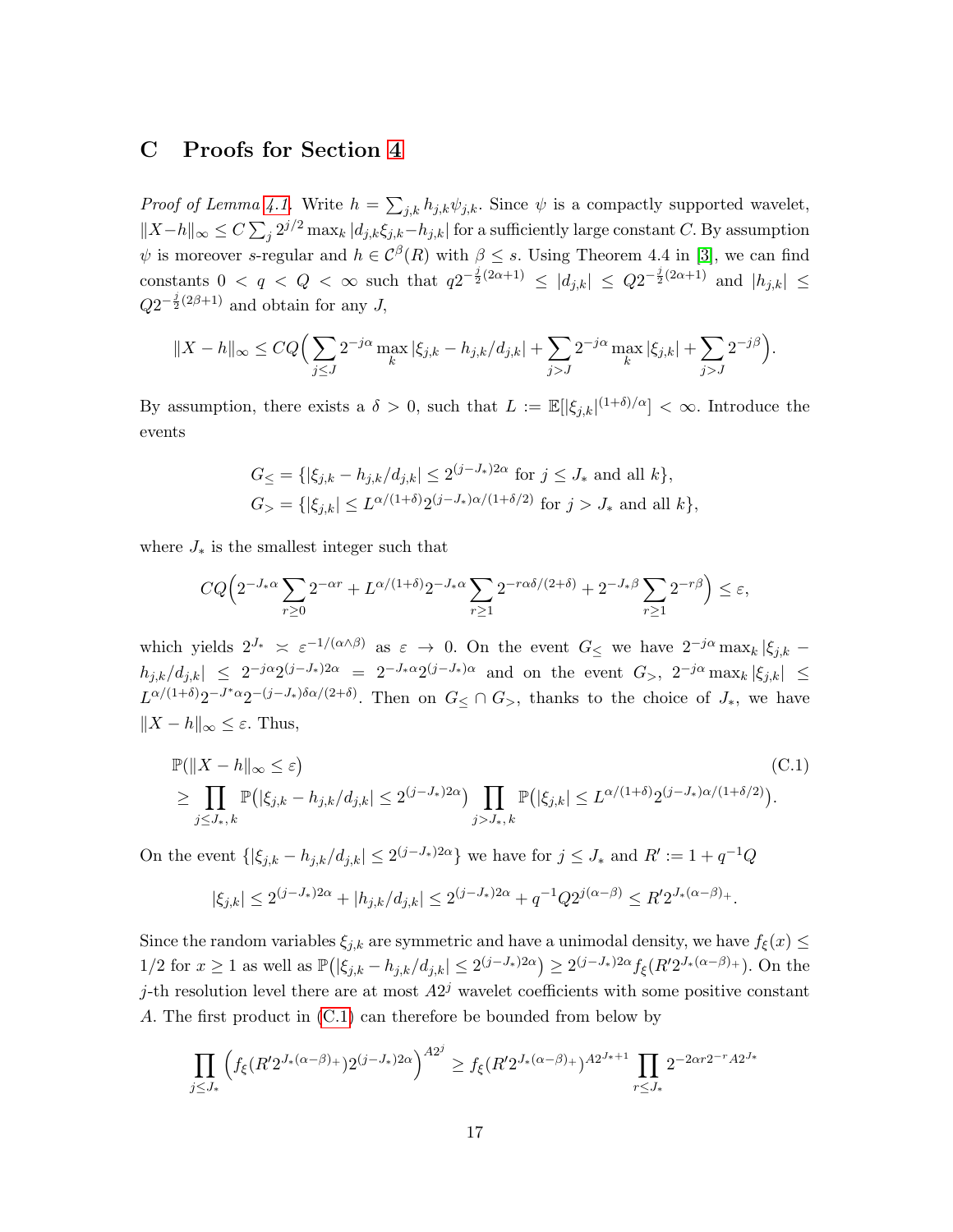<span id="page-17-1"></span><span id="page-17-0"></span>
$$
\geq f_{\xi}(R'2^{J_{*}(\alpha-\beta)_{+}})^{A2^{J_{*}+1}}K^{-2^{J_{*}}} \tag{C.2}
$$

for a sufficiently large constant K. To find a lower bound of the second product in  $(C.1)$ , observe that by the moment bound on  $\xi_{jk}$ 

$$
\mathbb{P}(|\xi_{j,k}| \le L^{\alpha/(1+\delta)} 2^{(j-J_*)\alpha/(1+\delta/2)}) = 1 - \mathbb{P}(|\xi_{j,k}|^{(1+\delta)/\alpha} > L 2^{(j-J_*)(1+\delta)/(1+\delta/2)})
$$
  
\n
$$
\ge 1 - 2^{(J_*-j)(1+\delta)/(1+\delta/2)}.
$$

For any fixed  $j > J_*$  we use  $(1 + \delta)/(1 + \delta/2) = 1 + \delta/(2 + \delta)$  and the elementary inequality  $1 - y \ge e^{-2y}, 0 \le y \le 1/2$ , and obtain

$$
\prod_{k} \mathbb{P}(|\xi_{j,k}| \le L2^{(j-J_*)(1+\delta)/(1+\delta/2)}) \ge (1 - 2^{(J_*-j)(1+\delta)/(1+\delta/2)})^{A2^j}
$$
  

$$
\ge \exp(-A2^{J_*+1}2^{(J_*-j)\delta/(2+\delta)}).
$$

This implies that the product  $\prod_{j>J_*, k} \mathbb{P}(|\xi_{j,k}| \leq L^{\alpha/(1+\delta)} 2^{(j-J_*)\alpha/(1+\delta/2)})$  can be bounded from below by

$$
\prod_{j>J_*} \exp\left(-A2^{J_*+1}2^{(J_*-j)\delta/(2+\delta)}\right) = \exp\left(-A2^{J_*+1}\sum_{k\geq 1} 2^{-k\delta/(2+\delta)}\right) \geq \exp(-R''2^{J_*}) \quad \text{(C.3)}
$$

for a sufficiently large constant R''. Recall that  $2^{J_*} \approx \varepsilon^{-1/(\alpha \wedge \beta)}$ . Because of  $f_{\xi}(x) \leq 1/2$ for  $|x| \geq 1$  and  $\varepsilon \leq 1$ , we have for  $K' := 1 \vee (\log K + R'') / \log 2$ ,  $f_{\xi}(K' \varepsilon^{-(\alpha-\beta)+/\beta})^{K'} \leq$  $2^{-K'} \leq K^{-1} \exp(-R'')$  and raising both sides to the power  $2^{J_*}, K^{-2^{J_*}} \exp(-R'' 2^{J_*}) \geq$  $f_{\xi}(K'\varepsilon^{-(\alpha-\beta)+/\beta})^{K'2^{J_*}}$ . The result follows therefore from [\(C.1\)](#page-16-0), [\(C.2\)](#page-17-0), and [\(C.3\)](#page-17-1).  $\Box$ 

## <span id="page-17-2"></span>C.1 Lemma.

1. Let  $Z_1, \ldots, Z_m$  be i.i.d. random variables with  $\mathbb{E}[e^{Z_1/K}] \leq e^{r/K}$  for some  $K, r > 0$ . Then,

$$
\mathbb{P}\Big(\frac{1}{m}\sum_{j=1}^m Z_j \ge r+t\Big) \le e^{-mt/K}, \quad t \ge 0.
$$

2. Let  $Z_1, \ldots, Z_m$  be i.i.d. random variables with  $R := \mathbb{E}[|Z_1|e^{|Z_1|\gamma}/\kappa] < \infty$  for some  $\gamma \in (0,1], \kappa > 0$ . Then for some  $C > 0$  and all  $m \in \mathbb{N}$ 

$$
\mathbb{P}\Big(\frac{1}{m}\sum_{j=1}^m |Z_j| \ge R+t\Big) \le Ce^{-(tm)^\gamma/\kappa}, \quad t \ge 1.
$$

Proof. The first inequality follows directly from the exponential Markov inequality:

$$
\mathbb{P}\Big(\sum_{j=1}^m Z_j \ge (t+r)m\Big) \le \mathbb{E}[\exp(Z_1/K)]^m e^{-(t+r)m/K} \le e^{-tm/K}.
$$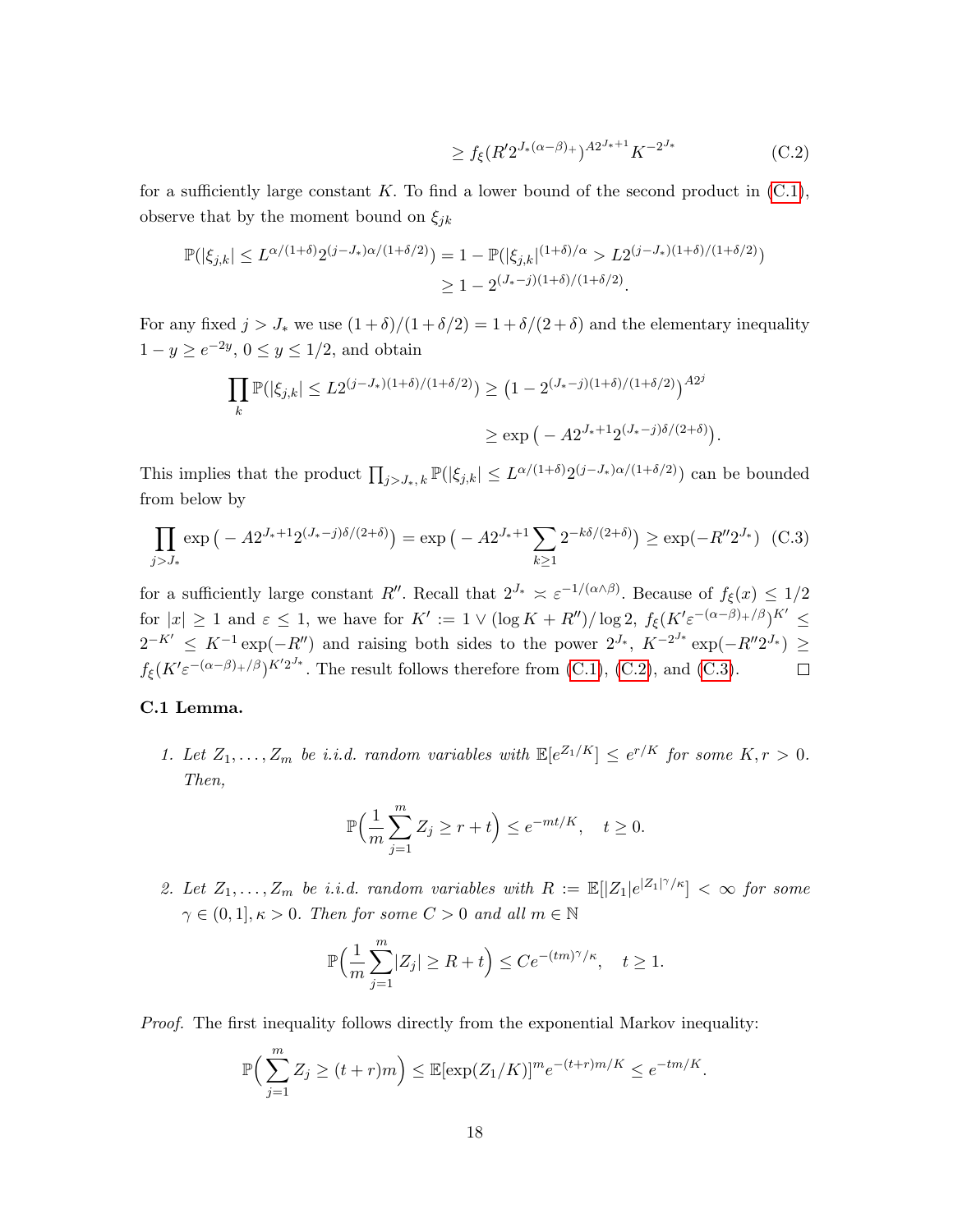To show the second assertion, consider the truncated random variables  $V_{j,m} := |Z_j| \mathbf{1}(|Z_j| \leq$ tm). Observe that  $e^x \leq 1 + xe^x$  for positive x and let  $K_m = \kappa (tm)^{1-\gamma}$ . Together with  $V_{j,m} \leq |Z_j|$  and  $V_{j,m} = V_{j,m}^{\gamma} V_{j,m}^{1-\gamma} \leq |Z_j|^{\gamma} K_m/\kappa$ , we find

$$
\mathbb{E}[e^{V_{j,m}/K_m}] \le 1 + K_m^{-1} \mathbb{E}[V_{j,m}e^{V_{j,m}/K_m}] \le 1 + \frac{R}{K_m} \le \exp(R/K_m).
$$

From the first part we thus derive

$$
\mathbb{P}\Big(\frac{1}{m}\sum_{j=1}^m V_{j,m} \ge R+t\Big) \le e^{-mt/K_m} = e^{-(tm)^{\gamma}/\kappa}.
$$

On the other hand, we estimate by the union bound and Markov's inequality

$$
\mathbb{P}(\exists j=1,\ldots,m:|Z_j|>tm)\leq m\mathbb{E}[|Z_1|e^{|Z_1|\gamma/\kappa}](tm)^{-1}e^{-(tm)\gamma/\kappa}=Re^{-(tm)\gamma/\kappa}/t.
$$

Taking the two deviations bounds together, we deduce the result for  $t \geq 1$ .

 $\Box$ 

*Proof of Theorem [4.2.](#page-10-0)* It is enough to prove the result for all  $n \ge n_0$  with  $n_0$  a fixed integer. We verify the conditions  $(i) - (iii)$  of Theorem [2.3,](#page-4-1) starting with condition  $(ii)$ .

(*ii*): Apply Lemma [4.1](#page-9-2) to [\(2.3\)](#page-5-1). Since  $\varepsilon_n \to 0$ ,  $f_0 - \varepsilon_n \in C^{\beta}(R+1)$  for sufficiently large *n* and we deduce by assumption on  $\varepsilon_n$ 

$$
\log\left(\Pi\big(f : \|f + \varepsilon_n - f_0\|_{\infty} \le \varepsilon_n\big)\right) \ge D\varepsilon_n^{-1/(\alpha \wedge \beta)} \log\left(f_\xi\big(D\varepsilon_n^{-(\alpha - \beta) + \beta}\big)\right) \gtrsim -n\varepsilon_n. \quad (C.4)
$$

(i): We first need to identify a  $\Theta_n$  which covers most of the prior mass and has small metric entropy. Besov spaces provide a natural framework to study wavelet decay. It turns out, however, that the low resolution levels and the bias part should be embedded into different Besov balls. For a level J and some constants  $p > \alpha^{-1}$  and  $K > 0$ , which will be chosen later, define

$$
\Theta_n = \Big\{ g = \sum_{j,k} \vartheta_{j,k} \psi_{j,k} : \sum_{j \le J} 2^{jp(\alpha+1/2)} \sum_k |\vartheta_{j,k}|^p \le K^p 2^J,
$$

$$
\max_{j>J} 2^{jp(\alpha+1/2-1/p)} \sum_k |\vartheta_{j,k}|^p \le K^p \Big\}.
$$

Denote by

$$
B_{p,q}^s(M) := \left\{ g = \sum_{j,k} \vartheta_{j,k} \psi_{j,k} : \left( \sum_j 2^{qj(s+1/2-1/p)} \left( \sum_k |\vartheta_{j,k}|^p \right)^{q/p} \right)^{1/q} \le M \right\}
$$

the Besov  $B_{p,q}^s$ -ball with radius M and apply the usual modifications for  $p = \infty$  and  $q = \infty$ . For a reference see for instance [\[9\]](#page-22-13), page 325. To bound the bracketing entropy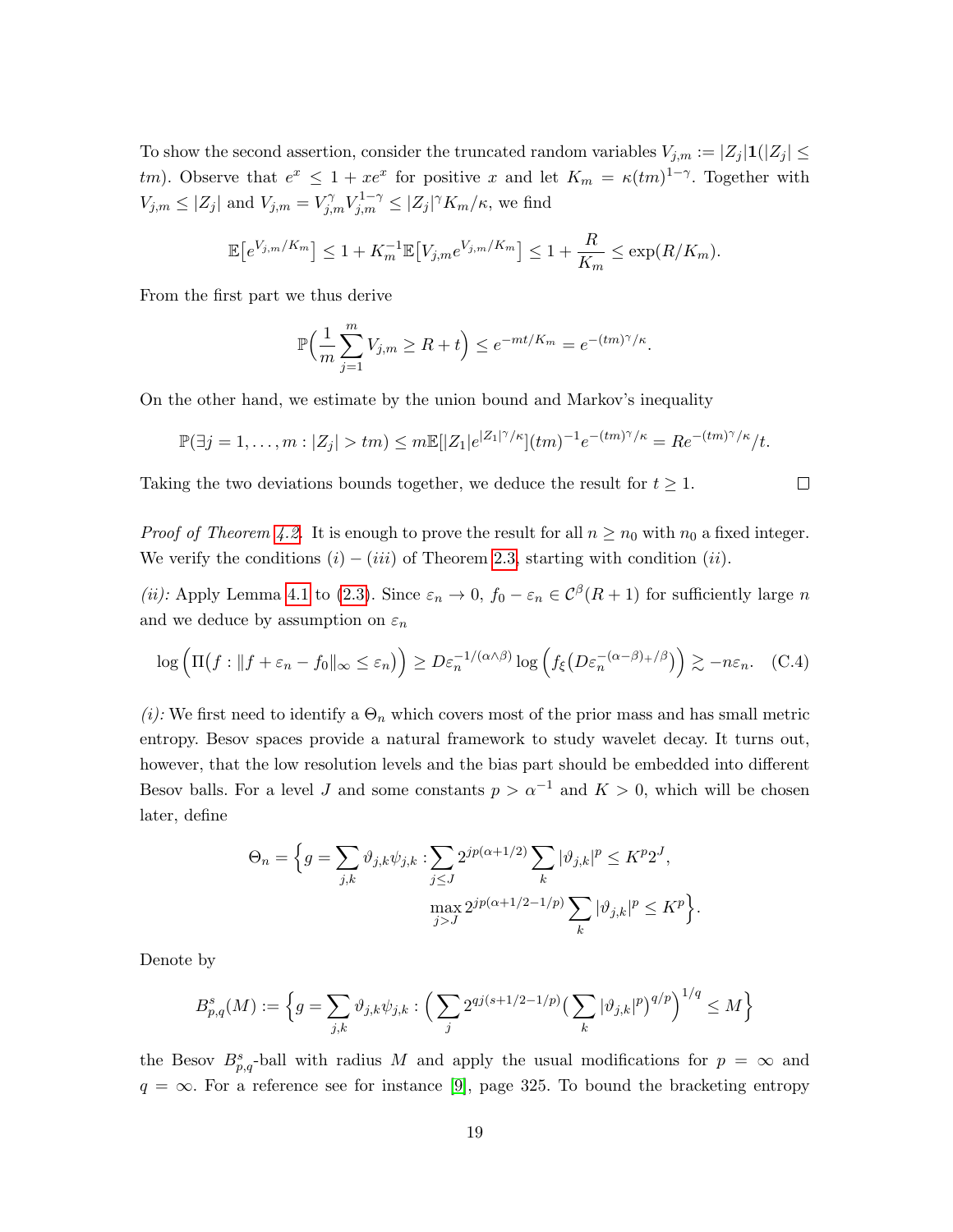of  $\Theta_n$ , observe that  $\Theta_n \subseteq B^{\alpha+1/p}_{p,p}(K2^{J/p}) + B^{\alpha}_{p,\infty}(K)$  where the sum is the elementwise addition. By the metric entropy bounds of Theorem 4.3.36 in [\[9\]](#page-22-13), extended to the more general quasi-Banach space setting  $p, q > 0$  following [\[4\]](#page-21-4) or [\[17\]](#page-22-14), there exists a constant C' such that  $\log \mathcal{N}(\delta, B_{p,q}^s(M), \|\cdot\|_{\infty}) \leq C'(M/\delta)^{1/s}$  if  $s > 1/p$  for any  $p, q > 0$ . In view of  $\alpha > 1/p$  the metric entropy bounds give

$$
\log \mathcal{N}(\varepsilon_n, \Theta_n, \|\cdot\|_{\infty})
$$
  
\n
$$
\leq \log \mathcal{N}(\varepsilon_n/2, B_{p,p}^{\alpha+1/p}(K2^{J/p}), \|\cdot\|_{\infty}) + \log \mathcal{N}(\varepsilon_n/2, B_{p,\infty}^{\alpha}(K), \|\cdot\|_{\infty})
$$
  
\n
$$
\lesssim 2^{J/(\alpha p+1)} \varepsilon_n^{-1/(\alpha+1/p)} + \varepsilon_n^{-1/\alpha}.
$$

Property (i) of Theorem [2.3](#page-4-1) is therefore satisfied if

<span id="page-19-0"></span>
$$
2^{J/(\alpha p+1)} \varepsilon_n^{-1/(\alpha+1/p)} + \varepsilon_n^{-1/\alpha} \lesssim n\varepsilon_n, \quad \alpha > 1/p. \tag{C.5}
$$

(iii): We bound  $\Pi(\Theta_n^c)$ . Recall that  $X = \sum_{j,k} d_{j,k} \xi_{j,k} \psi_{j,k}$  and  $|d_{j,k}| \leq Q 2^{-j(\alpha+1/2)}$  for all  $j, k$ . Thus,

$$
\Pi(\Theta_n^c) \leq \mathbb{P}\Big(\sum_{j\leq J} 2^{jp(\alpha+1/2)} \sum_k |d_{j,k}\xi_{j,k}|^p > K^p 2^J\Big) + \mathbb{P}\Big(\max_{j>J} 2^{jp(\alpha+1/2-1/p)} \sum_k |d_{j,k}\xi_{j,k}|^p > K^p\Big) \leq \mathbb{P}\Big(Q^p 2^{-J} \sum_{j\leq J} \sum_k |\xi_{j,k}|^p > K^p\Big) + \sum_{j>J} \mathbb{P}\Big(Q^p 2^{-j} \sum_k |\xi_{j,k}|^p > K^p\Big).
$$

On the j-th resolution level there are of the order of  $2<sup>j</sup>$  wavelet coefficients. Since by assumption  $f_{\xi}(x) \leq \gamma^{-1} e^{-\gamma |x|^q}$ , we have that  $E[|\xi_{j,k}| \exp(\gamma |\xi_{j,k}|^q/2)] < \infty$ . Thus, the large deviations bound in Lemma [C.1](#page-17-2) with  $\gamma = q/p$  and  $m \approx 2^J$  shows that for any constant  $c > 0$  there is some choice of  $K > 0$  such that

<span id="page-19-1"></span>
$$
\Pi(\Theta_n^c) \lesssim \exp(-c2^{Jq/p}).
$$

This means that *(iii)* of Theorem [2.3](#page-4-1) is satisfied if there are constants  $J$  and  $c$  such that

$$
c2^{Jq/p} \ge n\varepsilon_n
$$
, for some q with  $\alpha > 1/(2q)$  for  $q \le p$ . (C.6)

Both [\(C.5\)](#page-19-0) and [\(C.6\)](#page-19-1) hold for some c, C if we choose  $2^J \approx (n \varepsilon_n)^{p/q}$  and if

<span id="page-19-2"></span>
$$
(n\varepsilon_n)^{1/q} \lesssim (n\varepsilon_n)^{\alpha+1/p} \varepsilon_n \text{ and } \varepsilon_n \ge n^{-\alpha/(\alpha+1)},
$$
 (C.7)

provided  $\alpha > 1/p$ ,  $q \leq p$ . In the case  $q > 1/\alpha$ , we choose  $p = q$  and [\(C.7\)](#page-19-2) is satisfied for  $\varepsilon_n \gtrsim n^{-\alpha/(\alpha+1)}$ . For  $q \in ((2\alpha)^{-1}, \alpha^{-1}]$  we can choose any  $p > 1/\alpha$  such that  $\alpha + 1/p - 1/q > 0$ and [\(C.7\)](#page-19-2) is satisfied for  $\varepsilon_n \gtrsim n^{-(\alpha+1/p-1/q)/(\alpha+1/p-1/q+1)}$ . For a given  $\delta > 0$  we take p sufficiently close to  $1/\alpha$  such that  $n^{-(\alpha+1/p-1/q)/(\alpha+1/p-1/q+1)} \leq n^{-(2\alpha-1/q)/(2\alpha-1/q+1)+\delta}$ . This yields the claim.  $\Box$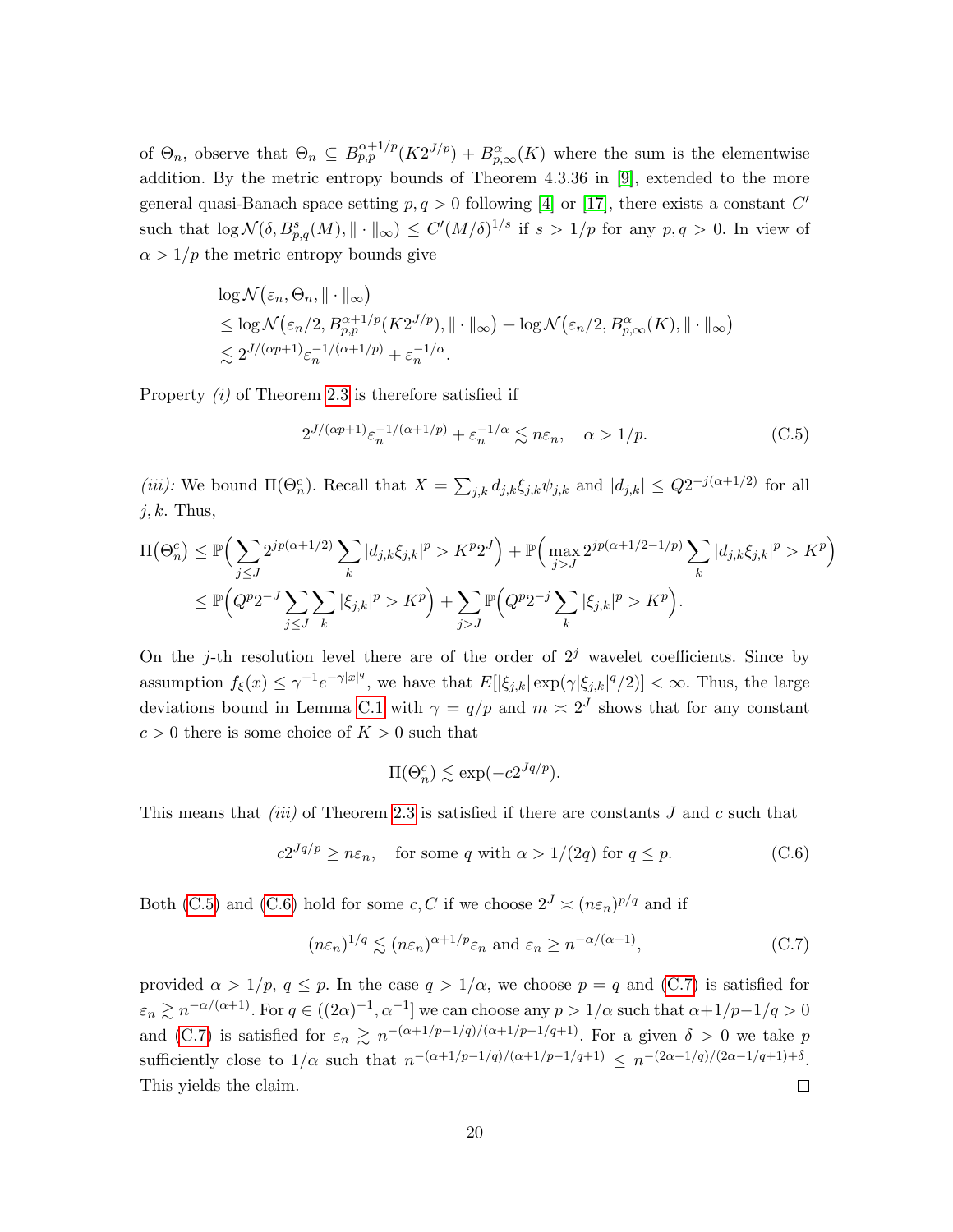<span id="page-20-0"></span>**C.2 Remark.** Observe that the condition  $p > 1/\alpha$  in the proof for (ii) is due to the bias part. This condition leads to a slower rate in the case  $q < 1/\alpha$  as it forbids to choose  $p = q$ . In nonparametric Bayes, wavelet priors with uniform  $\xi_{j,k}$  have frequently been considered which allow for a particularly simple analysis of the high-resolution levels. Indeed for uniform priors on the wavelet coefficients,  $p > 1/\alpha$  always holds and one can even argue directly using the deterministic bound  $\|\sum_{j>J,k} d_{j,k} \xi_{j,k} \psi_{j,k}\|_{\infty} \lesssim \sum_{j>J,k} 2^{-j\alpha} \lesssim 2^{-J\alpha}$ . Therefore,  $\|\sum_{j>J,k} d_{j,k} \xi_{j,k} \psi_{j,k}\|_{\infty} \leq \varepsilon_n/2$  for the standard choice  $2^{-J\alpha} \asymp \varepsilon_n$  and a correct adjustment of constants. Thus, to verify the conditions (ii) and (iii) of Theorem [2.3](#page-4-1) in this case, it is enough to cover a subset  $\Theta'_n$  of the space  $\{t \mapsto \sum_{j\leq J,k} d_{j,k}a_{j,k}\psi_{j,k}(t) : a_{j,k} \in \mathbb{R}\}\$ using at most  $e^{Cn\varepsilon}$  balls of radius  $\varepsilon_n/2$  and show that  $\Pi((\Theta_n')^c) \leq e^{-c n\varepsilon_n}$  for sufficiently large c.

*Proof of Lemma [4.4.](#page-11-1)* Since  $\psi$  is s-regular and  $\beta \leq s$ , we have  $|h_{j,k}| \lesssim 2^{-j(\beta+1/2)}$ . As  $\psi$  has compact support, there exists a constant  $C$  such that

$$
||X - h||_{\infty} \le C \Big( \sum_{j \le J} 2^{j/2} \max_{k} |\xi_{j,k} - h_{j,k}| + 2^{-J\beta} \Big).
$$

Let  $J^*$  be the smallest integer  $J$  such that  $C(\sum_{j\leq J} \varepsilon/(2JC) + 2^{-J\beta}) \leq \varepsilon$ , implying  $2^{-J^*\beta} \lesssim$ ε. Then

$$
\mathbb{P}(\|X-h\|_{\infty}\leq\varepsilon)\geq \mathbb{P}(J=J^*)\prod_{j\leq J^*,k}\mathbb{P}\big(2^{j/2}|\xi_{j,k}-h_{j,k}|\leq \varepsilon/(2J^*C)\big).
$$

By construction,  $2^{j/2} |h_{jk}| + \varepsilon/(2J^*C)$  is uniformly bounded over all  $j, k$  and  $\varepsilon \in (0, 1]$  such that for the positive continuous density  $f_{\xi}$  we find a uniform constant  $c > 0$  with

$$
\forall j \leq J^*, k: \mathbb{P}\big(2^{j/2}|\xi_{j,k} - h_{j,k}| \leq \varepsilon/(2J^*C)\big) \geq c2^{-J^*/2}\varepsilon/J^*.
$$

Together with  $\mathbb{P}(J = J^*) \propto \exp(-BJ^*2^{J^*})$  and the fact that on the j-th resolution level the number of wavelet coefficients is bounded by  $A2<sup>j</sup>$  for some  $A > 0$ , this shows that

$$
\mathbb{P}(\|X - h\|_{\infty} \le \varepsilon) \gtrsim \exp(-BJ^*2^{J^*}) \left(2^{-J^*/2}\varepsilon/J^*\right)^{A2^{J^*+1}}
$$

and thus with  $\varepsilon \asymp 2^{-J^*\beta}$  also  $\log(\mathbb{P}(\|X-h\|_{\infty} \leq \varepsilon)) \gtrsim -J^* 2^{J^*} \asymp -\varepsilon^{-1/\beta} \log(\varepsilon^{-1}),$  which was to be shown.  $\Box$ 

*Proof of Theorem [4.5.](#page-12-1)* We verify the conditions  $(i) - (iii)$  of Theorem [2.3.](#page-4-1)

(*i*): To check the first condition, pick the largest  $J_n$  such that  $J_n 2^{J_n} \leq c' n \varepsilon_n$  for some small constant  $c' > 0$  to be chosen later. For a constant K, which will be chosen later to be large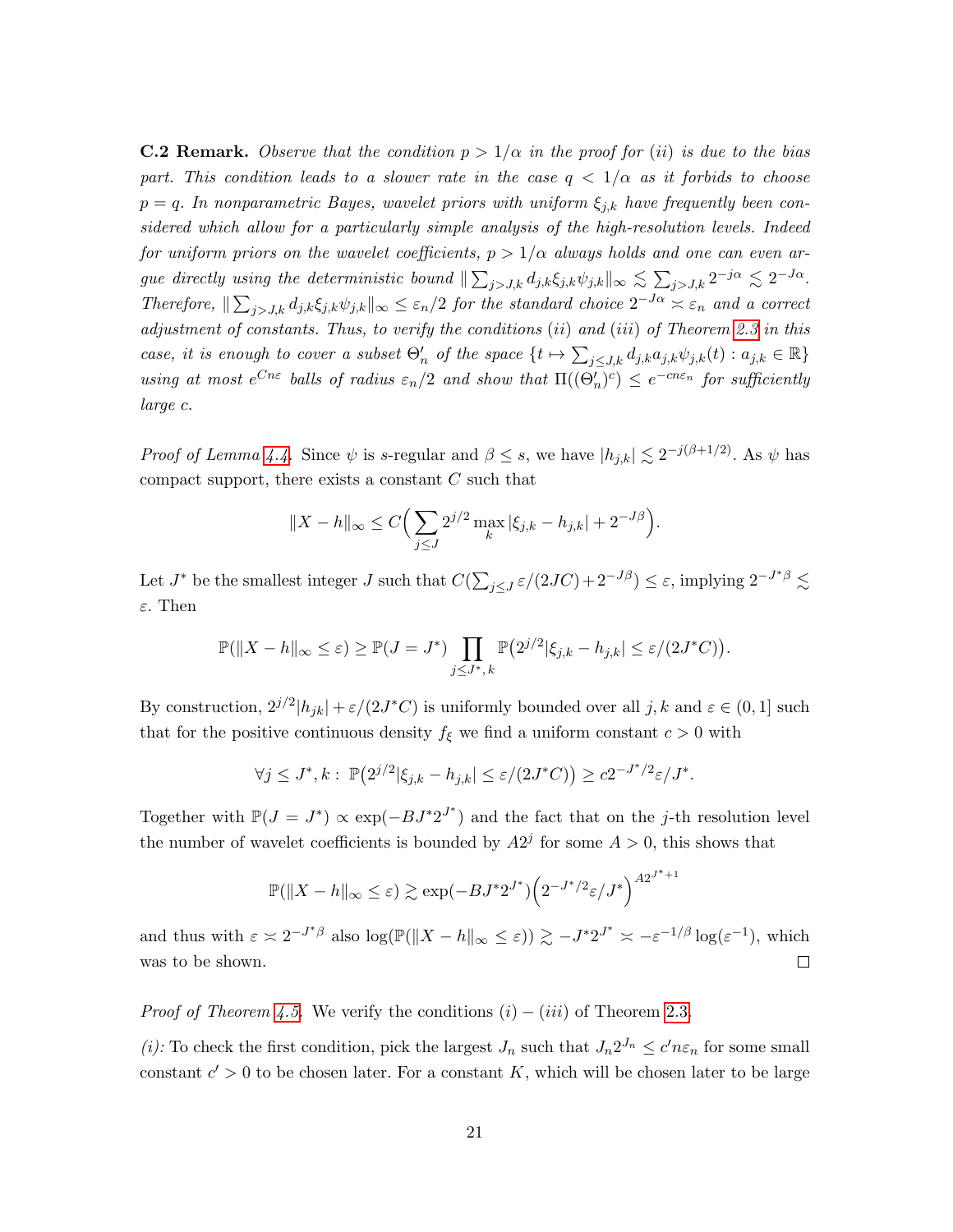enough, define

$$
\Theta_n = \Big\{ g = \sum_{j \le J_n, k} \vartheta_{j,k} \psi_{j,k} : \sum_{j \le J_n, k} |\vartheta_{j,k}|^q \le K^q J_n 2^{J_n} \Big\}.
$$

Since there are at most  $A2^{J_n}$  many non-zero wavelet coefficients in  $\Theta_n$  for some constant A, we just need a covering in  $\mathbb{R}^{A2^{J_n}}$ . By a classical entropy bound, see [\[4\]](#page-21-4) or Theorem 4.3.35 in [\[9\]](#page-22-13) (whose proof also covers the case  $q \in (0,1)$ ), we have

$$
\log \mathcal{N}\big(\varepsilon_n, \Theta_n, \|\cdot\|_{\infty}\big) \lesssim A 2^{J_n} \log \Big(2 / \Big(A 2^{J_n} (\varepsilon_n/K)^q J_n^{-1} 2^{-3J_n/2}\Big)\Big) \lesssim (J_n + \log(\varepsilon_n^{-1})) 2^{J_n}.
$$

Since  $\log(\varepsilon_n^{-1}) \lesssim \log n \lesssim J_n$  we obtain  $\mathcal{N}(\varepsilon_n, \Theta_n, \lVert \cdot \rVert_\infty) \leq C'' e^{C'n \varepsilon_n}$  for some finite constant  $C', C''.$ 

(ii): Since  $\varepsilon_n \to 0$ ,  $f_0 - \varepsilon_n \in C^{\beta}(R+1)$  for sufficiently large n. The result follows from applying Lemma [4.4](#page-11-1) to [\(2.3\)](#page-5-1) and

$$
\Pi(f: ||f + \varepsilon_n - f_0||_{\infty} \le \varepsilon_n) \ge \varepsilon_n^{D\varepsilon_n^{-1/\beta}} \ge e^{-Cn\varepsilon_n},
$$

for sufficiently large  $C$ .

(iii): Observe that  $\Pi(\Theta_n^c) \leq \mathbb{P}(J > J_n) + \mathbb{P}(\sum_{j \leq J_n,k} |\xi_{j,k}|^q \geq K^q J_n 2^{J_n}).$  The sum  $\sum_{j \leq J_n,k}$ is over  $A2^{J_n}$  wavelet coefficients. Recalling  $J_n 2^{J_n} \approx n \varepsilon_n$ , Lemma [C.1\(](#page-17-2)1) with  $Z_1 \sim |\xi_{jk}|^q$ shows that we obtain  $\Pi(\Theta_n^c) \leq e^{-cn\varepsilon_n}$  for a constant  $c > 0$  that can be made as large as needed by increasing K.

The assertion follows from Theorem [2.3.](#page-4-1)

## References

- <span id="page-21-2"></span>[1] Bochkina, N. A., and Green, P. J. The Bernstein - von Mises theorem and nonregular models. Ann. Statist. 42, 5 (2014), 1850–1878.
- <span id="page-21-1"></span>[2] Chernozhukov, V., and Hong, H. Likelihood estimation and inference in a class of nonregular econometric models. Econometrica 72, 5 (2004), 1445–1480.
- <span id="page-21-3"></span>[3] COHEN, A., DAUBECHIES, I., AND VIAL, P. Wavelets on the interval and fast wavelet transforms. Appl. Comput. Harmon. Anal. 1, 1 (1993), 54–81.
- <span id="page-21-4"></span>[4] Edmunds, D. E., and Triebel, H. Entropy numbers and approximation numbers in function spaces. Proc. London Math. Soc. (3) 58, 1 (1989), 137–152.
- <span id="page-21-0"></span>[5] Ghosal, S., Ghosh, J. K., and van der Vaart, A. W. Convergence rates of posterior distributions. Ann. Statist. 28, 2 (2000), 500–531.

 $\Box$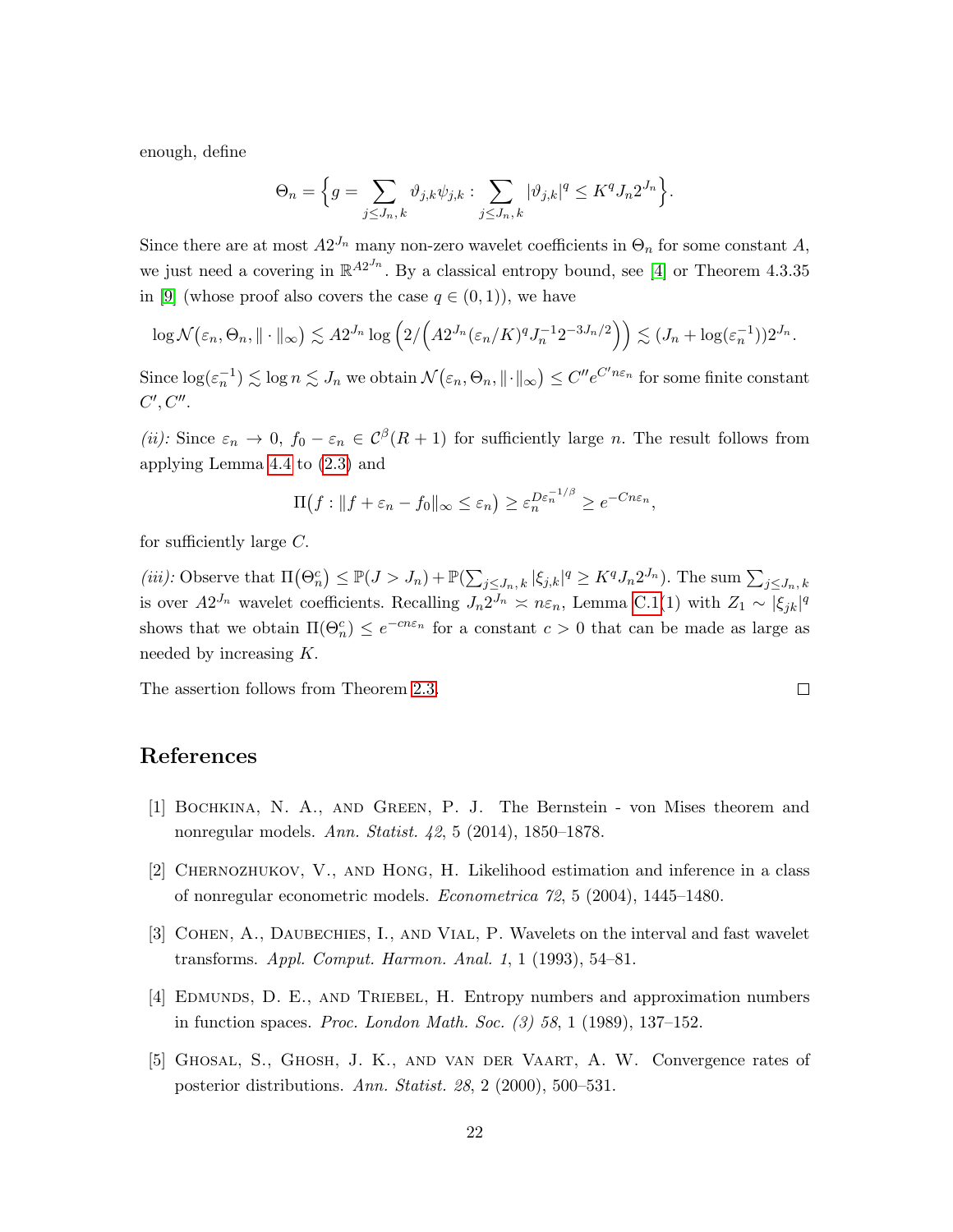- <span id="page-22-3"></span>[6] Ghosal, S., and van der Vaart, A. Convergence rates of posterior distributions for non-i.i.d. observations. Ann. Statist. 35, 1 (2007), 192–223.
- <span id="page-22-12"></span>[7] Ghosal, S., and van der Vaart, A. W. Fundamentals of Nonparametric Bayesian Inference. Cambridge University Press, Cambridge, 2017.
- <span id="page-22-9"></span>[8] GINÉ, E., AND NICKL, R. Rates on contraction for posterior distributions in  $L^r$ metrics,  $1 \le r \le \infty$ . Ann. Statist. 39, 6 (2011), 2883–2911.
- <span id="page-22-13"></span>[9] GINÉ, E., AND NICKL, R. Mathematical Foundations of Infinite-Dimensional Statistical Models. Cambridge University Press, Cambridge, 2016.
- <span id="page-22-8"></span>[10] Hoffmann, M., Rousseau, J., and Schmidt-Hieber, J. On adaptive posterior concentration rates. Ann. Statist. 43, 5 (2015), 2259–2295.
- <span id="page-22-1"></span>[11] Jirak, M., Meister, A., and Reiß, M. Adaptive function estimation in nonparametric regression with one-sided errors. Ann. Statist. 42, 5 (2014), 1970–2002.
- <span id="page-22-5"></span>[12] Kleijn, B., and Knapik, B. Semiparametric posterior limits under local asymptotic exponentiality.  $ArXiv$  e-prints (2012).
- <span id="page-22-11"></span>[13] KUTOYANTS, Y. Statistical Inference for Spatial Poisson Processes. Springer, 1998.
- <span id="page-22-2"></span>[14] LE CAM, L., AND YANG, G. L. Asymptotics in statistics. Springer Series in Statistics. Springer-Verlag, New York, 1990.
- <span id="page-22-7"></span>[15] Li, M., AND GHOSAL, S. Bayesian detection of image boundaries. Ann. Statist.  $45, 5$  $(2017), 2190 - 2217.$
- <span id="page-22-6"></span>[16] Lo, A. Y. Bayesian nonparametric statistical inference for Poisson point processes. Zeitschrift für Wahrscheinlichkeitstheorie und Verwandte Gebiete 59, 1 (1982), 55–66.
- <span id="page-22-14"></span>[17] Mayer, S., and Ullrich, T. Entropy numbers of finite dimensional mixed-norm balls and function space embeddings with small mixed smoothness. Tech. rep., arXiv eprint 1904.04619, 2019.
- <span id="page-22-0"></span>[18] Meister, A., and Reiß, M. Asymptotic equivalence for nonparametric regression with non-regular errors. *Probab. Theory Related Fields 155*, 1-2 (2013), 201–229.
- <span id="page-22-10"></span>[19] Ray, K. Bayesian inverse problems with non-conjugate priors. Electron. J. Stat. 7  $(2013), 2516 - 2549.$
- <span id="page-22-4"></span>[20] REISS, M., AND SCHMIDT-HIEBER, J. Nonparametric Bayesian analysis of the compound Poisson prior for support boundary recovery. Annals of Statistics, to appear (2019).